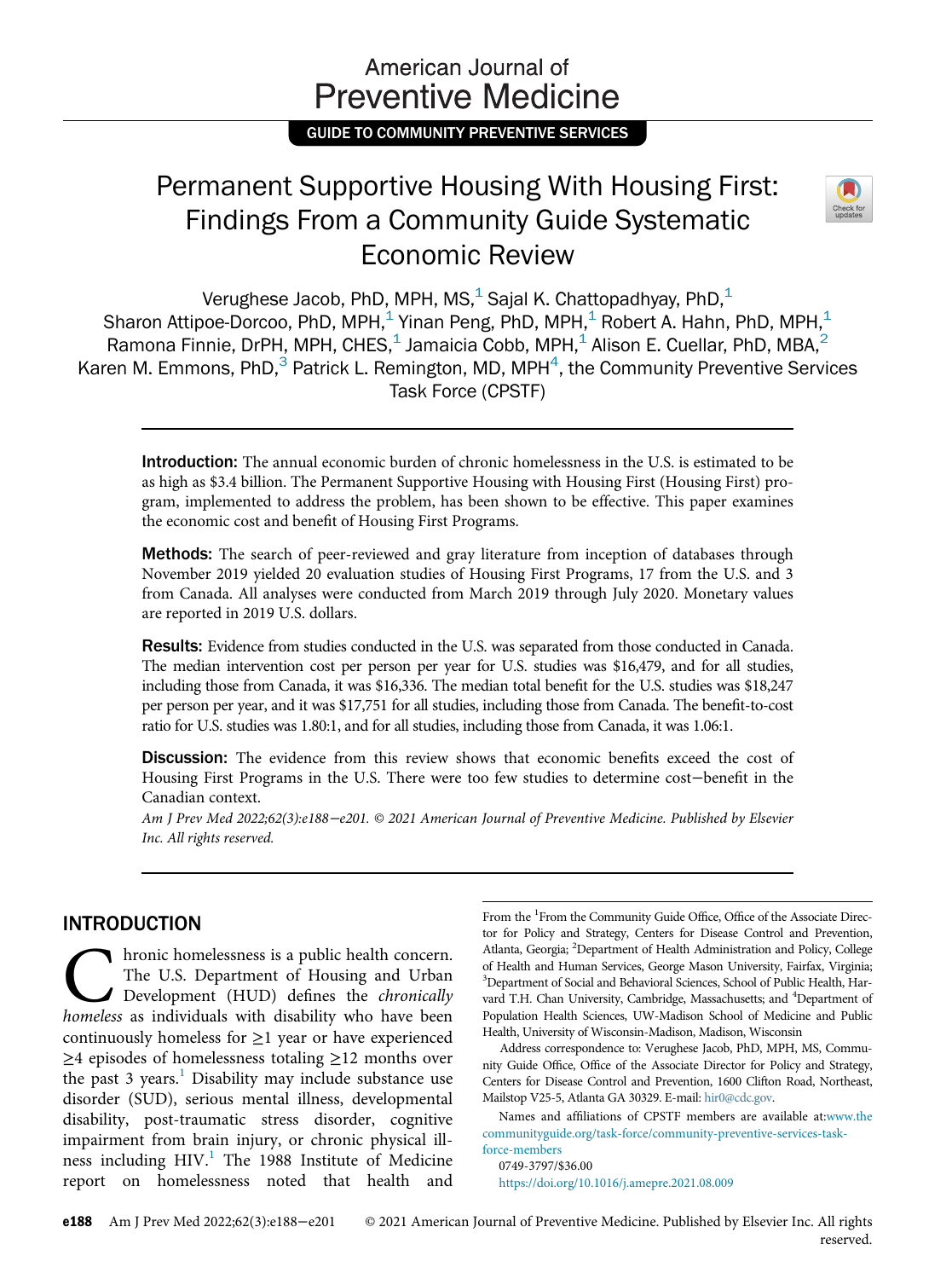homelessness interact in a 3-step process. $<sup>2</sup>$  $<sup>2</sup>$  $<sup>2</sup>$  First, people</sup> enter homelessness because of financial hardship, $3-5$ adverse childhood experiences,<sup>[6,](#page-10-3)[7](#page-10-4)</sup> or poor mental health and SUD. $8-11$  $8-11$  Second, the experience of homelessness and exposure to attendant risk factors contribute to worsening health and new health issues, $12,13$  $12,13$  with the lack of preventive care exacerbating chronic diseases. $14$ <sup>−</sup>[16](#page-11-3) Third, cumulative effects of homelessness experienced by the chronically homeless result in their very poor physical and mental health, which, in turn, increase the risk of mortality and likelihood of remaining in or returning to homelessness.<sup>[17](#page-11-4),[18](#page-11-5)</sup> The lack of support or access to social safety net services at the outset of the journey of many chronically homeless people continues to deplete them of personal resources and income and, once homeless, causes them to consume extensive resources through social programs.<sup>[19](#page-11-6)−24</sup>

The number of people classified as chronically homeless by HUD was 119,813 in 2007, 77,486 in 2016, and 96,141 in 2019.<sup>[25](#page-11-7)</sup> These estimates are counts from field surveys conducted during a single night in January of each year, a method that may lead to an underestimate in cold climates. The states of California, New York, Washington, Oregon, Pennsylvania, and Florida had the highest number of homeless individuals and highest rate of homelessness.<sup>[25](#page-11-7)</sup> Based on a reported annual societal cost per person experiencing homelessness of >  $$35,500^{26}$  and the approximately 96,000 people in HUD's 2019 count of the chronically homeless, $^{25}$  $^{25}$  $^{25}$  the annual societal cost is as high as \$3.4 billion.

One program to address chronic homelessness is permanent supportive housing with Housing First (Housing First Programs). $^{27}$  $^{27}$  $^{27}$  Housing First provides regular, subsidized, permanent housing, offering supportive services to people with disabilities experiencing homelessness without requiring that clients undergo treatment for their disability or maintain sobriety, in the case of those with SUD. Housing First is distinguished from what was the traditional approach called the Continuum of Care, which specified a stepwise process that required compliance with psychiatric treatment and encouraged sobriety as clients started in short-term emergency housing such as shelters and then moved to transitional residential programs to prepare and ready them for independent living within permanent supportive housing. $^{28}$  $^{28}$  $^{28}$ 

In 2019, the Community Preventive Services Task Force (CPSTF), an independent, nonfederal panel of population health experts,<sup>[29](#page-11-11)</sup> recommended Housing First Programs<sup>[30](#page-11-12)</sup> based on a systematic review of evidence. The evidence showed that the programs decreased homelessness, increased housing stability, and improved the quality of life for people who are experiencing homelessness and have a disabling condition.<sup>[31](#page-11-13)</sup> Homelessness was measured as the duration or proportion of time spent homeless, and housing stability was measured in a variety of ways in the included studies. Physical and mental health scores were similar across study groups and mixed for alcohol and substance use. Quality of life and community integration scores improved, and the number of emergency department visits and inpatient stays were reduced. $31$ 

Regarding the economics of Housing First Programs, a recent review found mixed evidence regarding whether societal benefits exceed the cost of intervention.<sup>[32](#page-11-14)</sup> An earlier review was similarly inconclusive and identified several deficiencies in the literature at the time and called for better-designed studies.<sup>[19](#page-11-6)</sup> By contrast, CPSTF found that the economic benefits exceeded the cost of Housing First Programs in the U.S. based on a systematic review of the economic evidence completed in  $2020$ .<sup>[30](#page-11-12)</sup> This study describes the process, results, and conclusions of the systematic economic review. The following are the research questions:

- 1. What is the intervention cost to implement Housing First Programs?
- 2. What are the economic benefits (costs averted) of Housing First Programs?
- 3. How do intervention costs compare with economic benefits (costs averted) for Housing First Programs?
- 4. Are Housing First Programs cost effective? What is the cost per quality-adjusted life-year (QALY) saved ≤\$50,000?<sup>[33](#page-11-15)</sup> What is the cost per disability-adjusted life-year (DALY) averted  $\leq$  per capita gross domestic product  $(GDP)$ ?<sup>[34](#page-11-16)</sup>

### **METHODS**

This study was conducted using established methods for systematic economic reviews developed by scientists at the Centers for Disease Control and Prevention and approved by  $CPSTF<sup>35</sup>$  $CPSTF<sup>35</sup>$  $CPSTF<sup>35</sup>$  The review team included subject-matter experts on homelessness from various agencies, organizations, and academic institutions; members of CPSTF; and experts in systematic economic reviews from the Community Guide Office at the Centers for Disease Control and Prevention. Two reviewers independently screened the search yield, abstracted information from included studies, computed economic estimates, and quality scored each estimate. Disagreements were resolved through discussions with the larger review team. Community Guide scientists have a mean >10 years of experience conducting systematic reviews of evidence for public health interventions.<sup>[36](#page-11-18)</sup> Reviewers undergo didactic and on-the-job training, which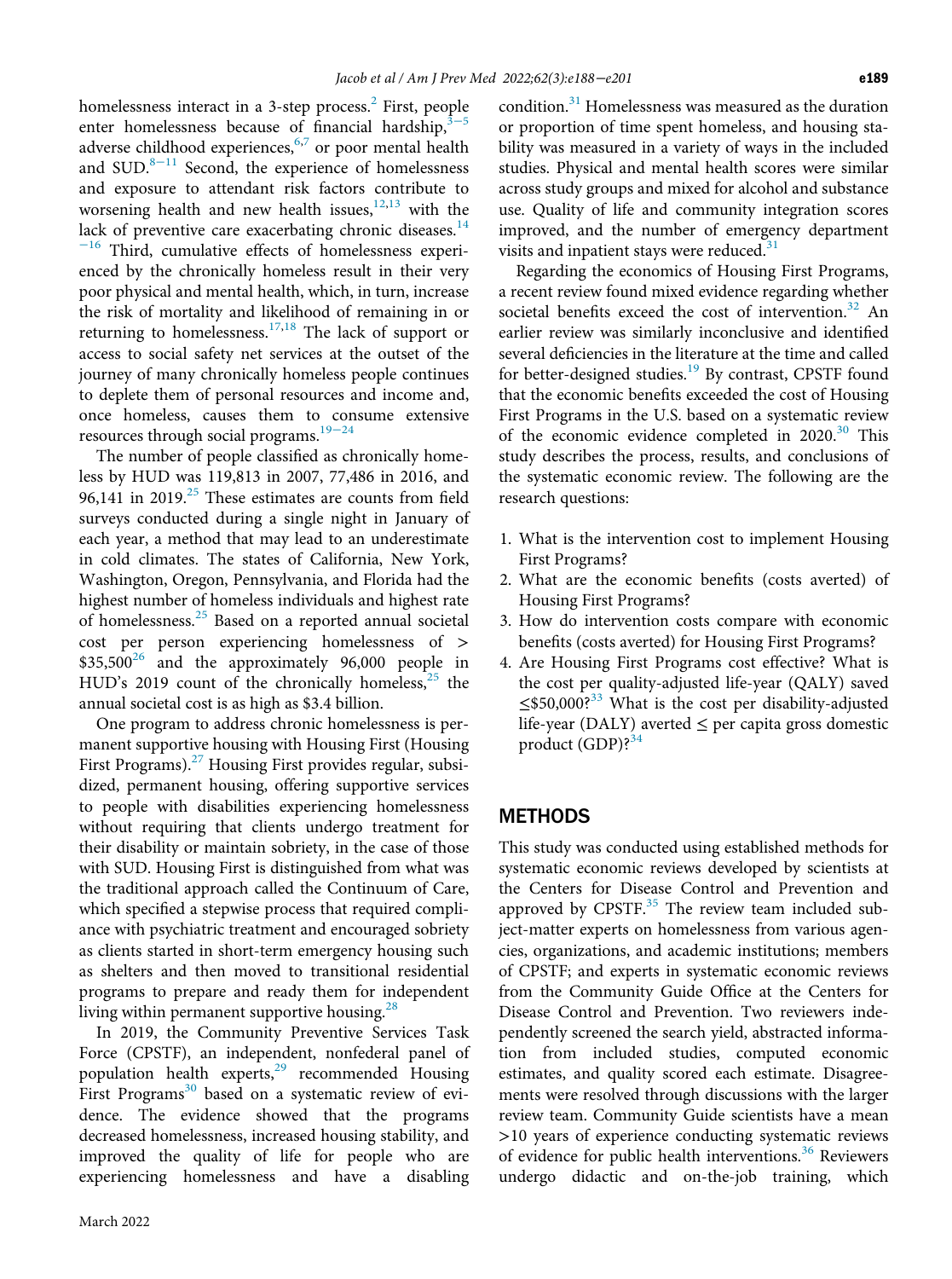includes mastering the methods in published papers and internal handbooks and piloting with sample sets of studies at the outset of each review project.

The following steps are integral to Community Guide systematic economic review methods: constitute the review team, develop intervention definition, develop analytic framework identifying the pathways of intervention effectiveness and outcomes of interest, specify parameters of evidence search and inclusion criteria, abstract outcomes and other relevant information from included studies, assess quality of estimates, summarize economic outcomes, and draw conclusions. The key steps for this review are described here, beginning with the search strategy and inclusion criteria.

Search strategy. Peer-reviewed and gray literature were searched with the following criteria for inclusion: met the definition of the program, conducted in a high-income country,<sup>[37](#page-11-19)</sup> written in English, and reported  $\geq$ 1 economic outcomes in the research questions. The searches were conducted in PubMed, MEDLINE, Embase, PsycINFO, Sociological Abstracts, ERIC, CINAHL, Scopus, Cochrane, EconLit, Campbell, and National Technical Information Service (including HUD) from inception of databases to November 2019.<sup>3</sup> Reference lists from included studies were screened, and subject-matter experts were consulted for additional studies.

Intervention definition. Housing First Programs provide regular, subsidized, time-unlimited housing to individuals and families experiencing homelessness in which the head of household has a disabling condition, which may include mental health disorders or SUD, difficulties in independent working and living, or HIV infection. Clients are not required to be housing ready (i.e.,

substance free or in treatment). Services to support housing stability include  $\geq 1$  of the following: health care, mental health services, treatment for SUD, peer support, occupational therapy, employment counseling, initial furnishing expenses, and training in money management.<sup>[30](#page-11-12)</sup>

Analytic framework. The framework in [Figure 1](#page-2-0) postulates that Housing First Programs delivered to people with disabling conditions experiencing homelessness will improve and sustain their housing stability and health. The framework identifies housing locator services, rent subsidies, and support for healthcare services (i.e., physical and mental health, substance abuse) as drivers of intervention cost. Other components of intervention cost may include assistance with furnishings or move-in, landlord relations, assistance with integration into the community, employment search and training, and assistance in maintaining stable housing. The framework postulates that the economic benefits of Housing First Programs are derived from improved health and wellness of previously homeless clients and the averted costs of health care, temporary housing services such as shelters, judicial and police services, welfare and disability transfers, and unemployment. The framework considers all these components of benefits to be drivers except for unemployment. It is postulated that improvements in health lead to increased quality and quantity of years lived. The framework conceptualizes summary economic outcomes as cost−benefit or cost effectiveness. Cost−benefit is the ratio of benefits or averted costs to intervention cost and is favorable if benefits exceed cost. Cost effectiveness is net cost per additional QALY gained or DALY averted and is favorable if the former is  $\langle$  \$50,000<sup>33</sup> or the latter is less than per capita GDP.<sup>34</sup>

<span id="page-2-0"></span>

Figure 1. Pathways to economic costs and benefits. <sup>a</sup>Cost drivers.

ACT, assertive community treatment; DALY, disability-adjusted life-year; ICM, intensive case management; QALY, quality-adjusted life-year.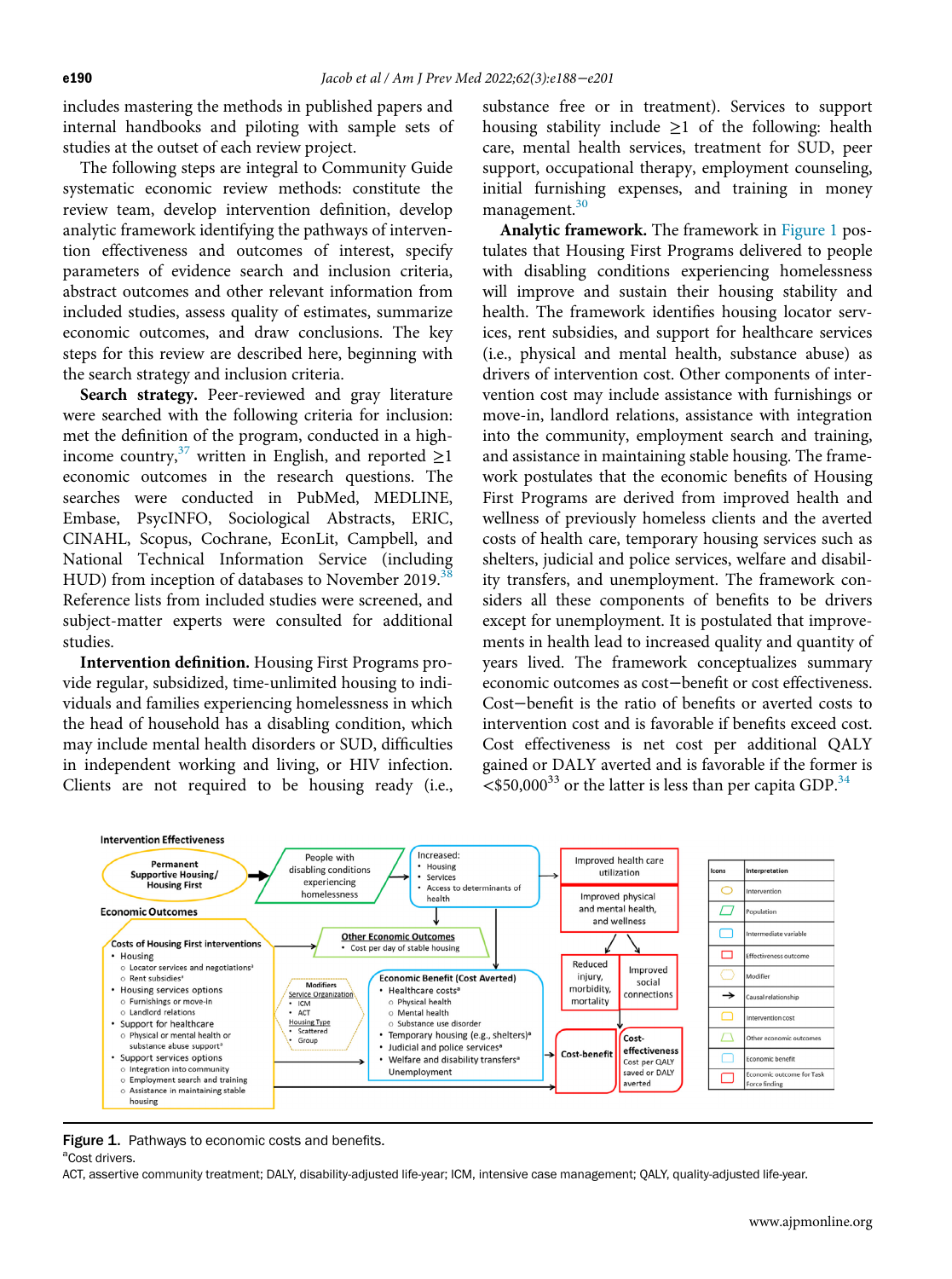Quality assessment. Quality assessment was conducted for each estimate that contributed to the economic outcomes of interest: intervention cost, intervention benefit, and the composite cost−benefit. A quality assessment tool developed for the scope and objective of this review along with full process description is in the [Appendix](#page-10-5) (available online). Quality of capture was assessed as good, fair, or limited for each estimate for how well it captured the components that are deemed to be drivers of magnitude. Quality of measurement was assessed as good, fair, or limited for each estimate for the appropriateness of design and statistical and analytic methods used to derive the estimates. The overall quality of an estimate was the lower of the quality assigned for capture and the quality assigned for measurement. Limited quality estimates were removed from the review. Finally, the quality assigned to estimates that were a combination of other estimates such as benefit −cost ratios was the lower of the quality assigned to total benefit and intervention cost components.

Quality based on capture of drivers was assigned to each estimate as good, fair, or limited when it included most, some, or almost none of the components considered drivers, respectively. The drivers of intervention cost, seen earlier in the analytic framework, were housing rent subsidies and locator services, other housing assistance such as move-in costs, healthcare support for physical or mental health, and any additional supports provided to participants. The drivers of postulated benefits, again from the analytic framework, were healthcare cost averted and averted costs of multiple other social services related to temporary housing, judicial, and welfare services. Next, quality of measurement was assessed for each estimate of intervention cost and benefit on the basis of limitation points for failing to follow appropriate measurement and statistical methods. Quality based on measurement was assigned to each estimate as good, fair, or limited when the number of limitation points were few, some, or many, respectively. The criteria for assessing limitation points were broadly classified into the domains of appropriate population, analytic horizon, study or experiment design, data sources, and valuation. Thus, limitation points for measurement were assigned for small sample size, populations that were not chronically homeless or had a disability, time horizons that were too short to plausibly capture intervention effects, study designs that did not have an appropriate comparison group, and outcomes based on self-reports rather than drawn from records of servicing agencies.

Summarizing outcomes. All monetary values are in 2019 U.S. dollars, adjusted for inflation using the Consumer Price Index, $39$  and converted from foreign currency denominations using purchasing power parities. $40$  Estimates are reported in per patient per year (PPPY) terms wherever possible. Summaries of estimates are reported as medians with interquartile intervals (IQIs) when n≥4. All analyses were conducted from March 2019 through July 2020.

Review decisions. Results are presented separately for studies from the U.S. followed by overall results. The rationale for the separation was that the homeless populations in the U.S. are different from other high-income countries owing to the existence of racial and ethnic disparities, the difference in availability of social services in the U.S. compared with other high-income countries, and the presence of universal health insurance in other high-income countries.

#### RESULTS

The economic review included 20 studies: 17 studies  $41-57$  $41-57$  for the U.S. and 3 studies<sup>[58](#page-12-3)-60</sup> for Canada. No studies for other high-income countries met the inclu-sion criteria. [Table 1](#page-4-0) shows that one study for the U.S. $49$ and another for Canada<sup>60</sup> modeled the economic benefits, and the remaining were based on observed changes. The medi[an sa](#page-12-6)mple size was  $279$  (IQI=113-1,158; 19 studies).[41](#page-12-2),43<sup>−</sup><sup>60</sup> The median mean age of participants was 45 years (IQI=42-48 years; 9 studies),<sup>[41,](#page-12-2)[44](#page-12-7)-48,[50,](#page-12-8)[53,](#page-12-9)[56](#page-12-10)</sup> and a median of 30% were women (IQI=29%−40%; 13 studies).[41](#page-12-2),[44](#page-12-7)<sup>−</sup>50,[52](#page-12-11),[54](#page-12-12),[56,](#page-12-10)[58,](#page-12-3)[59](#page-12-13) Among studies reporting race and ethnicity, participants were White (median=31%; 8 studies), <sup>[41](#page-12-2),[44](#page-12-7),[46,](#page-12-14)[47,](#page-12-15)[50,](#page-12-8)[52](#page-12-11)[,54](#page-12-12)[,56](#page-12-10)</sup> African American (median=47%; 10 studies),<sup>41[,44](#page-12-7)[,46](#page-12-14),[47](#page-12-15),[49](#page-12-4),[50](#page-12-8),[52](#page-12-11)–54,[56](#page-12-10)</sup> Hispanic (median=9%; 8 studies), $41,44,46,47,50,52,54,56$  $41,44,46,47,50,52,54,56$  $41,44,46,47,50,52,54,56$  $41,44,46,47,50,52,54,56$  $41,44,46,47,50,52,54,56$  $41,44,46,47,50,52,54,56$  $41,44,46,47,50,52,54,56$  $41,44,46,47,50,52,54,56$  $41,44,46,47,50,52,54,56$  $41,44,46,47,50,52,54,56$  $41,44,46,47,50,52,54,56$  $41,44,46,47,50,52,54,56$  $41,44,46,47,50,52,54,56$  and American Indian or Alaska Native (14% and 28%; 2 studies). $50,56$  $50,56$ 

[Table 2](#page-6-0) shows that 15 studies<sup>[41](#page-12-2)[,43,](#page-12-6)[44](#page-12-7),[47](#page-12-15)[,49](#page-12-4)–51,53–[60](#page-12-9)</sup> reported intervention cost and 15 studies $41,43-48,50$  $41,43-48,50$  $41,43-48,50$  $41,43-48,50$ <sup>−</sup>[52](#page-12-8)[,54](#page-12-12)[,56](#page-12-10)[,57,](#page-12-16)[59](#page-12-13),[60](#page-12-5) reported economic benefits from averted healthcare cost. Benefits from other sources were averted emergency housing  $(4 \text{ studies})$ ,  $4^{3,50,51,59}$  $4^{3,50,51,59}$  $4^{3,50,51,59}$  $4^{3,50,51,59}$  $4^{3,50,51,59}$  averted judicial and police services (12 studies),  $41,43,44,46,47,50,51,54,56,57,59,60$  $41,43,44,46,47,50,51,54,56,57,59,60$  $41,43,44,46,47,50,51,54,56,57,59,60$  $41,43,44,46,47,50,51,54,56,57,59,60$  $41,43,44,46,47,50,51,54,56,57,59,60$  $41,43,44,46,47,50,51,54,56,57,59,60$  $41,43,44,46,47,50,51,54,56,57,59,60$  $41,43,44,46,47,50,51,54,56,57,59,60$  $41,43,44,46,47,50,51,54,56,57,59,60$  $41,43,44,46,47,50,51,54,56,57,59,60$  $41,43,44,46,47,50,51,54,56,57,59,60$  $41,43,44,46,47,50,51,54,56,57,59,60$  $41,43,44,46,47,50,51,54,56,57,59,60$  $41,43,44,46,47,50,51,54,56,57,59,60$  $41,43,44,46,47,50,51,54,56,57,59,60$  $41,43,44,46,47,50,51,54,56,57,59,60$ averted welfare and disability transfers (4 studies),  $44,51,54,59$  $44,51,54,59$  $44,51,54,59$  $44,51,54,59$  $44,51,54,59$ and increased employment income  $(1 \text{ study})$ .<sup>59</sup> Two studies<sup>50[,58](#page-12-3)</sup> provided aggregate and not separate estimates for healthcare and nonhealthcare costs averted.

A total of 12 studies shown in [Table 3](#page-8-0) reported both intervention cost and program benefit that produced cost−benefit evidence, [9 stu](#page-12-3)dies<sup>[41,](#page-12-2)[43](#page-12-6)[,44](#page-12-7),[47](#page-12-15),[50](#page-12-8)[,51](#page-12-17)[,54,](#page-12-12)[56](#page-12-10),[57](#page-12-16)</sup> for the U.S. and 3 studies<sup>58-60</sup> for Canada. A total of 4 studies $42,49,53,55$  $42,49,53,55$  $42,49,53,55$  $42,49,53,55$  $42,49,53,55$  met the program definition but did not provide cost−benefit or cost-effectiveness outcomes of interest to the economic review. A total of 3 of these $42,53,55$  $42,53,55$  $42,53,55$  were conducted by the Department of Veterans Affairs and compared Housing First Programs to other homeless programs offered by the Department of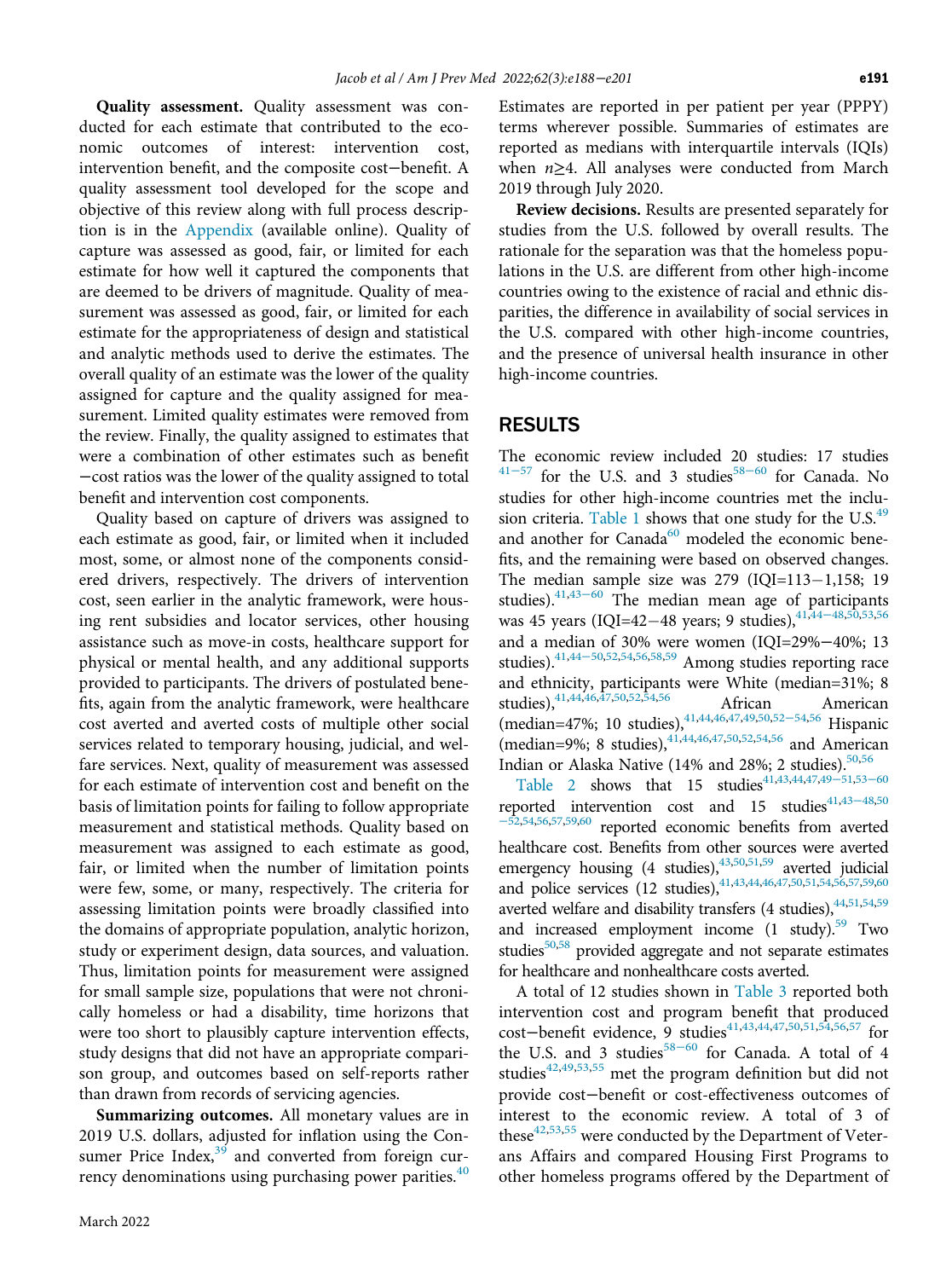# <span id="page-4-0"></span>Table 1. Study and Population Characteristics

| <b>Study author</b><br>(year) location                                                                  | <b>DesignIntervention</b><br>sample size | <b>Type of disability</b>                                                                                                                   | <b>Mean age</b>                                    | Percentage<br>female | Race and<br>ethnicity                                                        |
|---------------------------------------------------------------------------------------------------------|------------------------------------------|---------------------------------------------------------------------------------------------------------------------------------------------|----------------------------------------------------|----------------------|------------------------------------------------------------------------------|
| Basu (2012) <sup>41</sup><br>Chicago, IL                                                                | <b>RCT</b><br>201                        | Group a: all<br>Group b: chronically<br>homeless<br>Group c: persons living<br>with HIV                                                     | 47 years                                           | 26                   | White 7%, Black<br>81%, Hispanic 8%,<br>Other 4%                             |
| Byrne (2014) <sup>42</sup><br>Nationwide, U.S.                                                          | <b>PPC</b><br><b>NR</b>                  | MH or SUD                                                                                                                                   | <b>NR</b>                                          | NR                   | NR.                                                                          |
| Culhane $(2002)^{43}$<br>New York, NY                                                                   | <b>PPMC</b><br>4,679                     | MH                                                                                                                                          | <b>NR</b>                                          | <b>NR</b>            | <b>NR</b>                                                                    |
| Flaming (2009) <sup>54</sup><br>Los Angeles, CA                                                         | PPMC<br>279                              | Group a: all<br>Group b: MH<br>Group c: SUD<br>Group d: HIV                                                                                 | Age ≥46 years 70%                                  | 30                   | White 15%, Black<br>65%, Hispanic<br>10%, Other 10%                          |
| Flaming $(2013)^{44}$<br>Los Angeles, CA                                                                | <b>WLC</b><br>89                         | High need and high<br>utilizers                                                                                                             | 48 years                                           | 29                   | White 23%, Black<br>43%, Hispanic<br>15%, Other 7%                           |
| Gilmer (2009) <sup>46</sup><br>San Diego, CA                                                            | PPMC<br>177                              | MH                                                                                                                                          | 42 years                                           | 60                   | White 60%, Black<br>22%, Hispanic 9%,<br>Other 9%                            |
| Gilmer (2010) <sup>47</sup><br>San Diego, CA                                                            | <b>PPMC</b><br>209                       | MH                                                                                                                                          | 44 years                                           | 37                   | White 61%, Black<br>26%, Hispanic 9%,<br>Other 4%                            |
| Gilmer $(2014)^{48}$<br>Statewide, CA                                                                   | PPMC<br>10,231                           | MH                                                                                                                                          | 42 years                                           | 46                   | White 31%, Black<br>10%,<br>Hispanic10%,<br>unclassified 49%                 |
| Gilmer (2016) <sup>45</sup><br>Statewide, CA                                                            | <b>PPMC</b><br>2,609                     | MH                                                                                                                                          | 21 years                                           | 49                   | White 31%, Black<br>11%,<br>Hispanic22%,<br>unclassified 37%                 |
| Holtgrave<br>$(2013)^{49}$<br>Baltimore, MD;<br>Chicago, IL; Los<br>Angeles, CA                         | <b>RCT</b><br>315                        | <b>HIV</b>                                                                                                                                  | Age ≥50 years 64%<br>and age 30-<br>39 years 24%   | 29                   | Black 78%, Other<br>22%                                                      |
| Larimer (2009) <sup>50</sup><br>Seattle, WA                                                             | <b>WLC</b><br>95                         | SUD and high utilizers                                                                                                                      | 48 years                                           | 6                    | White 39%, Black<br>10%, Hispanic 6%,<br>Native American<br>28%<br>Other 13% |
| Lim $(2018)^{52}$<br>New York, NY                                                                       | PPC<br>737                               | MH or dual MH-SUD                                                                                                                           | Age 35-54 years<br>67% and age 18-<br>34 years 15% | 29                   | White 15%, Black<br>51%, Hispanic<br>28%, Other 6%                           |
| Rosenheck<br>$(2003)^{53}$<br>San Francisco, CA;<br>San Diego, CA;<br>New Orleans, LA;<br>Cleveland, OH | <b>RCT</b><br>182                        | MH or SUD                                                                                                                                   | 42 years                                           | <b>NR</b>            | Black 64%, Other<br>36%                                                      |
| Schinka (1998) <sup>55</sup><br>Tampa, FL                                                               | <b>PPC</b><br>36                         | <b>SUD</b>                                                                                                                                  | ΝR                                                 | NR                   | NR.                                                                          |
| Levanon Seligson<br>$(2013)^{51}$<br>New York, NY                                                       | <b>PPMC</b><br>1,695                     | Group a: MH or dual MH-<br><b>SUD</b><br>Group b: head of<br>household with MH or dual<br>MH-SUD<br>Group c: head of<br>household with SUD, | <b>NR</b>                                          | <b>NR</b>            | <b>NR</b>                                                                    |
|                                                                                                         |                                          |                                                                                                                                             |                                                    |                      | (continued on next page)                                                     |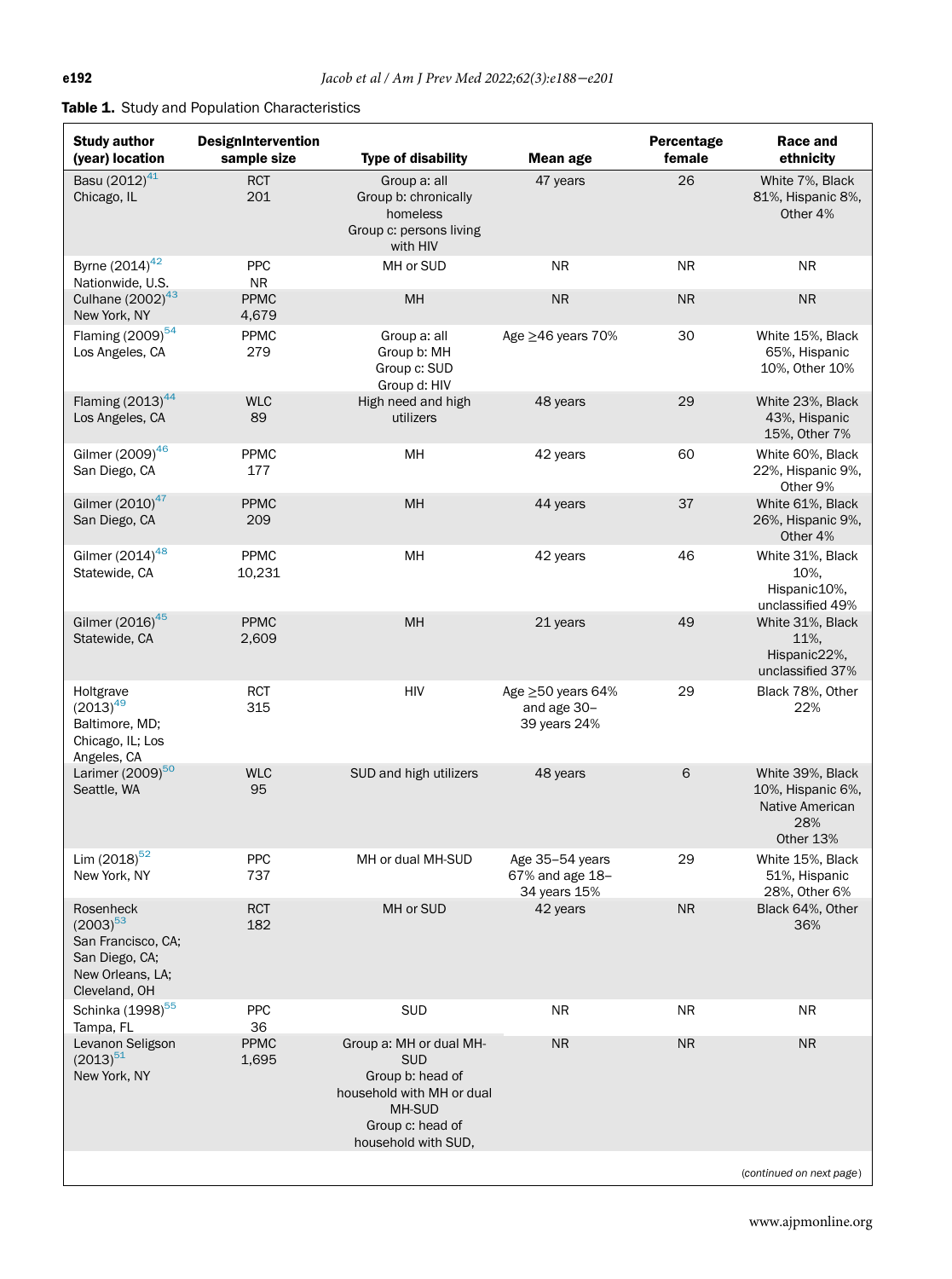| <b>Study author</b><br>(year) location                                       | <b>DesignIntervention</b><br>sample size            | <b>Type of disability</b>                                                                                                              | Mean age                                                                          | Percentage<br>female | Race and<br>ethnicity                                           |
|------------------------------------------------------------------------------|-----------------------------------------------------|----------------------------------------------------------------------------------------------------------------------------------------|-----------------------------------------------------------------------------------|----------------------|-----------------------------------------------------------------|
|                                                                              |                                                     | disability, or HIV<br>Group d: youth leaving<br>foster care<br>Group e: serious MH, SUD,<br>or HIV                                     |                                                                                   |                      |                                                                 |
| Srebnik (2013) <sup>56</sup><br>Seattle, WA                                  | <b>PPC</b><br>29                                    | MH or PH and high utilizers                                                                                                            | 51 years                                                                          | 28                   | White 62%, Black<br>17%, Hispanic 7%,<br>Native American<br>14% |
| Toros (2012) <sup>57</sup><br>Los Angeles, CA                                | <b>PPC</b><br>50                                    | MH or SUD                                                                                                                              | <b>NR</b>                                                                         | <b>NR</b>            | <b>NR</b>                                                       |
| Goering (2014)a <sup>58</sup><br>Vancouver,<br>Montreal, Toronto,<br>Moncton | <b>RCT</b><br>1,158                                 | Group a: severe disability<br>or disease and high<br>utilizers<br>Group b: moderate<br>disability or disease and<br>moderate utilizers | <b>NR</b>                                                                         | 32                   | <b>NR</b>                                                       |
| Latimer (2019) <sup>59</sup><br>Vancouver,<br>Montreal,<br>Winnipeg, Toronto | <b>RCT</b><br>689                                   | MH or SUD                                                                                                                              | Age $<$ 30 years<br>7.1%, age 30-<br>49 years 57.8%, age<br>$\geq$ 50 years 25.1% | 65                   | <b>NR</b>                                                       |
| Patterson (2008)<br>a,b,c <sup>60</sup><br><b>British Columbia</b>           | Modeled<br>18,759; 11,750; 7,009                    | Group a: all<br>Group b: chronically<br>homeless<br>Group c: at risk or<br>moderately homeless                                         | NR.                                                                               | <b>NR</b>            | <b>NR</b>                                                       |
| Summary<br>Median (IQI)                                                      | Intervention sample<br>size<br>279 (IQI: 113-1,158) |                                                                                                                                        | 45.5 years (IQI: 42<br>$-48$                                                      | 30 (IQI: 29-40)      | Median<br>White 31%, Black<br>47%, Hispanic 9%                  |

|  |  |  | Table 1. Study and Population Characteristics (continued) |  |
|--|--|--|-----------------------------------------------------------|--|
|--|--|--|-----------------------------------------------------------|--|

CA, California; FL, Florida; IL, Illinois; IQI, interquartile interval; LA, Louisiana; MD, Maryland; MH, mental health disorders; NR, not reported; NY, New York; OH, Ohio; PH, chronic physical health conditions; PPC, pre−post with control; PPMC, pre−post with matched control; PPC, pre−post with control; SUD, substance use disorders; WA, Washington; WLC, wait list control.

Veterans Affairs. One study $49$  for homeless people with HIV considered treatment costs of averted partner infections as benefit. Therefore, intervention cost estimates from these studies were included in this review, but benefit estimates were excluded.

Of the 23 intervention cost estimates, 18 (12 studies)<sup>[41](#page-12-2)[,43,](#page-12-6)[47](#page-12-15),49-[51](#page-12-4)[,53,](#page-12-9)[54](#page-12-12),56-[59](#page-12-10)</sup> were of good quality and the remaining 5 (3 studies)<sup>[44,](#page-12-7)[55](#page-12-19),[60](#page-12-5)</sup> were of fair quality. The most frequent limitations were small sample size and valuation based on sources external to the study. Of the 25 economic benefit estimates, 12 (8 studies) $41,43,44,50,51,54,56,58$  $41,43,44,50,51,54,56,58$  $41,43,44,50,51,54,56,58$  $41,43,44,50,51,54,56,58$  $41,43,44,50,51,54,56,58$  $41,43,44,50,51,54,56,58$  $41,43,44,50,51,54,56,58$  $41,43,44,50,51,54,56,58$  $41,43,44,50,51,54,56,58$  $41,43,44,50,51,54,56,58$  were of good quality and 13 (10 studies)<sup>[41,](#page-12-2)[45](#page-12-21)−48[,52](#page-12-11)[,57](#page-12-16)−60</sup> were of fair quality. The most frequent limitations were inappropriate comparison group and valuation based on sources external to the study.

#### Intervention Cost

[Table 2](#page-6-0) shows that the median cost PPPY for U.S. studies was \$16,4[79](#page-12-4) [\(IQ](#page-12-9)I=\$13,120−\$26,452; 12 studies).<sup>[41](#page-12-2)[,43](#page-12-6)[,44](#page-12-7)[,47,](#page-12-15)49–51,53–57</sup> For U.S. studies with goodquality estimates, the median was \$17,069 (IQI=\$4,947−

\$27,336; 10 studies)[.41,](#page-12-2)[43](#page-12-6)[,44](#page-12-7)[,47](#page-12-15)[,49](#page-12-4)<sup>−</sup>51,[53](#page-12-9),[56](#page-12-10),[57](#page-12-16) The magnitude of intervention cost for U.S. studies was not substantially different between good-quality estimates and all estimates. The median PPPY for all studies was \$16,336 (IQI=\$13,371−\$20,691; 15 studies)[.41,](#page-12-2)[43,](#page-12-6)[44](#page-12-7)[,47](#page-12-15)[,49](#page-12-4)<sup>−</sup>51,[53](#page-12-9)−<sup>60</sup>

For the U.S. studies, the intervention cost per person did not necessarily decrease with larger trials; the median for trials with 29−209 people was \$11,297,<sup>[41](#page-12-2),[44](#page-12-7),[47](#page-12-15)[,50](#page-12-8)[,53,](#page-12-9)55–[57](#page-12-19)</sup> and for trials with 279−4,679 people, the median was  $$16,479$ .<sup>[43,](#page-12-6)[49](#page-12-4),[51](#page-12-17)[,54](#page-12-12)</sup> The median intervention cost of \$29,105 for U.S. studies of individuals with mental health or  $\text{SUD}^{51,53,57}$  $\text{SUD}^{51,53,57}$  $\text{SUD}^{51,53,57}$  $\text{SUD}^{51,53,57}$  $\text{SUD}^{51,53,57}$  was much higher than that of people with only mental health disorders  $(\text{median}=\$17,963)^{43,47,54,56}$  $(\text{median}=\$17,963)^{43,47,54,56}$  $(\text{median}=\$17,963)^{43,47,54,56}$  $(\text{median}=\$17,963)^{43,47,54,56}$  $(\text{median}=\$17,963)^{43,47,54,56}$  $(\text{median}=\$17,963)^{43,47,54,56}$  $(\text{median}=\$17,963)^{43,47,54,56}$  or only SUD (median=  $$17,069$ .<sup>50,[54,](#page-12-12)[55](#page-12-19)</sup> A total of 3 studies<sup>[47](#page-12-15),[53](#page-12-9)[,56](#page-12-10)</sup> likely underestimated intervention cost because they did not include management and overheads.

#### Economic Benefit

[Table 2](#page-6-0) shows that the median total benefit PPPY for U. S. studies was \$18,247 (IQI=\$7,522–\$35,418; 13 stud-<br>ies).<sup>41,43–48,50–52,54,56,57</sup> Note that 3 of these Note that 3 of these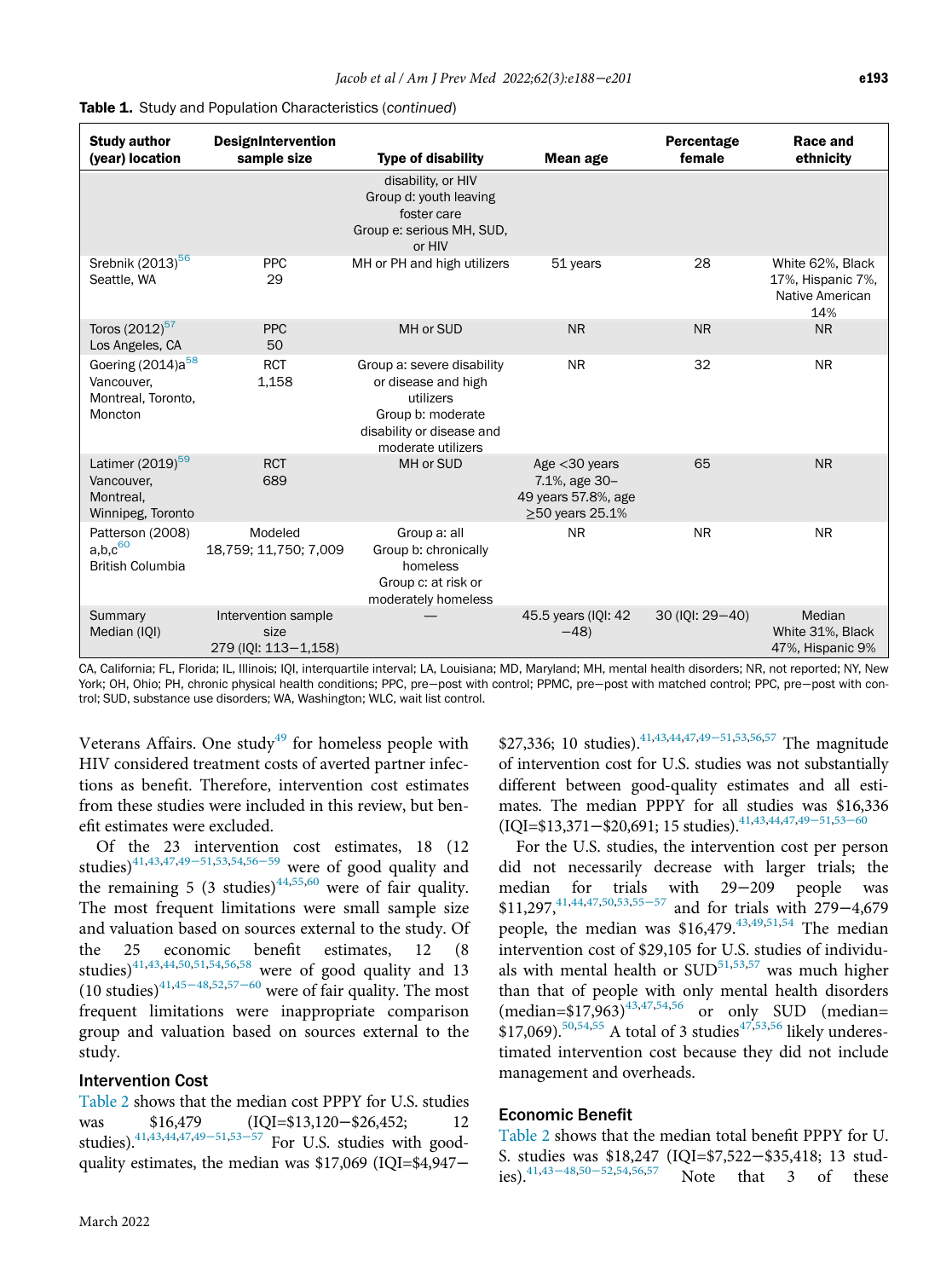<span id="page-6-0"></span>

| <b>Study author (year)</b>              | Design      | <b>Intervention</b><br>cost per PPPY,<br>\$ | <b>Quality of</b><br>intervention<br>cost estimate | <b>Components</b><br>included in<br>intervention<br>cost estimate | <b>Healthcare</b><br>cost averted<br>PPPY(A), \$ | <b>Components</b><br>included in<br>nonhealthcare<br>cost averted<br>estimate | <b>Nonhealthcare</b><br>cost averted<br>$PPPY(B),$ \$ | <b>Total benefits</b><br>from averted<br>costs PPPY (A<br>+B), \$ | <b>Quality of</b><br>total benefit<br>estimate |
|-----------------------------------------|-------------|---------------------------------------------|----------------------------------------------------|-------------------------------------------------------------------|--------------------------------------------------|-------------------------------------------------------------------------------|-------------------------------------------------------|-------------------------------------------------------------------|------------------------------------------------|
| Basu (2012)a <sup>41</sup>              | <b>RCT</b>  | 4,368                                       | G                                                  | R, S                                                              | 11,248                                           | J                                                                             | 1,376                                                 | $-12,624$                                                         | F                                              |
| Basu (2012)b <sup>41</sup>              | <b>RCT</b>  | 4,177                                       | G                                                  | R, S                                                              | $-16,381$                                        | J                                                                             | $-635$                                                | 17,016                                                            | G                                              |
| Basu (2012)c <sup>41</sup>              | <b>RCT</b>  | 5,525                                       | G                                                  | R, S                                                              | 12,315                                           | J                                                                             | $-1,878$                                              | 14,193                                                            | F                                              |
| Culhane (2002) <sup>43</sup>            | PPMC        | 20,830                                      | G                                                  | R, S                                                              | 13,462                                           | Hs, J                                                                         | 5,178                                                 | 18,640                                                            | G                                              |
| Flaming (2009)a <sup>54</sup>           | <b>PPMC</b> | 15,737                                      | F                                                  | $\mathsf{R}$                                                      | 29,731                                           | W, J                                                                          | 2,985                                                 | 32,716                                                            | G                                              |
| Flaming (2009)b <sup>54</sup>           | PPMC        | 15,651                                      | F                                                  | $\mathsf R$                                                       | 32,730                                           | W, J                                                                          | 3,284                                                 | 36,014                                                            | G                                              |
| Flaming (2009)c <sup>54</sup>           | <b>PPMC</b> | 15,951                                      | F                                                  | $\mathsf{R}$                                                      | $-31,402$                                        | W, J                                                                          | $-3,156$                                              | 34,558                                                            | G                                              |
| Flaming (2009)d <sup>54</sup>           | PPMC        | 16,051                                      | F                                                  | R                                                                 | 40,555                                           | W, J                                                                          | $-4,070$                                              | $-44,625$                                                         | G                                              |
| Flaming $(2013)^{44}$                   | <b>WLC</b>  | 32,955                                      | G                                                  | R, S                                                              | 47,289                                           | W, J                                                                          | $-4,904$                                              | $-52,193$                                                         | G                                              |
| Gilmer (2009) <sup>46</sup>             | PPMC        | <b>NR</b>                                   | <b>NA</b>                                          | <b>NA</b>                                                         | 666                                              | J                                                                             | 385                                                   | 281                                                               | F.                                             |
| Gilmer (2010) <sup>47</sup>             | <b>PPMC</b> | 3,921                                       | G                                                  | R, S <sup>a</sup>                                                 | 711                                              | $\mathbf{J}$                                                                  | 2,023                                                 | 1,312                                                             | F.                                             |
| Gilmer $(2014)^{48}$                    | PPMC        | <b>NR</b>                                   | <b>NA</b>                                          | <b>NA</b>                                                         | 14,865                                           | None                                                                          | <b>NR</b>                                             | 14,865                                                            | F.                                             |
| Gilmer (2016) <sup>45</sup>             | <b>PPMC</b> | ${\sf NR}$                                  | <b>NA</b>                                          | <b>NA</b>                                                         | 16,445                                           | None                                                                          | <b>NR</b>                                             | 16,445                                                            | F.                                             |
| Holtgrav $(2013)^{49}$                  | <b>RCT</b>  | 16,085                                      | G                                                  | R, S                                                              | <b>NR</b>                                        | None                                                                          | <b>NR</b>                                             |                                                                   | <b>NA</b>                                      |
| Larimer (2009) <sup>50</sup>            | <b>WLC</b>  | 17,069                                      | G                                                  | R, S                                                              | <b>NR</b>                                        | <b>NR</b>                                                                     | <b>NR</b>                                             | 54,392 <sup>b</sup>                                               | G                                              |
| Lim $(2018)^{52}$                       | PPC         | <b>NR</b>                                   | <b>NA</b>                                          | <b>NA</b>                                                         | 5,301                                            | None                                                                          | <b>NR</b>                                             | 5,301                                                             | F                                              |
| Rosenheck (2003) <sup>53</sup>          | <b>RCT</b>  | 3,213                                       | G                                                  | R, S <sup>a</sup>                                                 | <b>NR</b>                                        | None                                                                          | <b>NR</b>                                             | <b>NR</b>                                                         | <b>NA</b>                                      |
| Schinka (1998) <sup>55</sup>            | PPC         | 70,122                                      | F                                                  | R, S                                                              | <b>NR</b>                                        | None                                                                          | <b>NR</b>                                             | <b>NR</b>                                                         | <b>NA</b>                                      |
| Levanon Seligson (2013)a <sup>51</sup>  | <b>PPMC</b> | 16,873                                      | G                                                  | R, S                                                              | $-4,906$                                         | Hs, W, J                                                                      | $-12,948$                                             | 17,854                                                            | G                                              |
| Levanon Seligson (2013)<br>$b^{51}$     | PPMC        | 29,105                                      | G                                                  | R, S                                                              | 5,329                                            | Hs, W, J                                                                      | 32,301                                                | 37,630                                                            | G                                              |
| Levanon Seligson (2013) c <sup>51</sup> | <b>PPMC</b> | 29.154                                      | G                                                  | R, S                                                              | 315                                              | Hs, W, J                                                                      | 29,044                                                | 28.729                                                            | G                                              |
| Levanon Seligson (2013)<br>$d^{51}$     | PPMC        | 25,567                                      | G                                                  | R, S                                                              | 10,441                                           | Hs, W, J                                                                      | 1,903                                                 | $-12,344$                                                         | G                                              |
| Levanon Seligson (2013) e <sup>51</sup> | <b>PPMC</b> | <b>NR</b>                                   | <b>NA</b>                                          | <b>NA</b>                                                         | 2,903                                            | Hs, W, J                                                                      | 8,817                                                 | 5,914                                                             | G                                              |
| Srebnik (2013) <sup>56</sup>            | PPC         | 20,274                                      | G                                                  | R, L, S <sup>a</sup>                                              | 36,429                                           | J                                                                             | 724                                                   | 35,705                                                            | G                                              |
| Toros (2012) <sup>57</sup>              | <b>PPC</b>  | 34,104                                      | G                                                  | R, S                                                              | $-14,566$                                        | J                                                                             | 12,341                                                | 26,907                                                            | F.                                             |
| Goering (2014) a <sup>58</sup>          | <b>RCT</b>  | 20,143                                      | G                                                  | R, S                                                              | <b>NR</b>                                        | <b>NR</b>                                                                     | <b>NR</b>                                             | $19,344^{b}$                                                      | G                                              |
| Goering (2014) b <sup>58</sup>          | <b>RCT</b>  | 12,830                                      | G                                                  | R, S                                                              | <b>NR</b>                                        | <b>NR</b>                                                                     | <b>NR</b>                                             | 4,388 $^{b}$                                                      | F.                                             |
| Latimer (2019) <sup>59</sup>            | <b>RCT</b>  | 11,553                                      | G                                                  | R, S                                                              | 475                                              | Hs, W, J, E                                                                   | 2,468                                                 | 1,993                                                             | F                                              |
| Patterson (2008)a <sup>60</sup>         | Modeled     | 16,586                                      | F                                                  | R, S                                                              | 16,657                                           | $\mathbf{J}$                                                                  | 1,094                                                 | 17,751                                                            | F.                                             |
| Patterson (2008)b <sup>60</sup>         | Modeled     | 14,994                                      | F                                                  | R, S                                                              | 16,657                                           | J                                                                             | 1,094                                                 | 17,751                                                            | F.                                             |
| Patterson (2008)c <sup>60</sup>         | Modeled     | 19,249                                      | F                                                  | R, S                                                              | 16,657                                           | $\mathbf{J}$                                                                  | 1,094                                                 | 17,751                                                            | F.                                             |
|                                         |             |                                             |                                                    |                                                                   |                                                  |                                                                               |                                                       |                                                                   | (continued on next page)                       |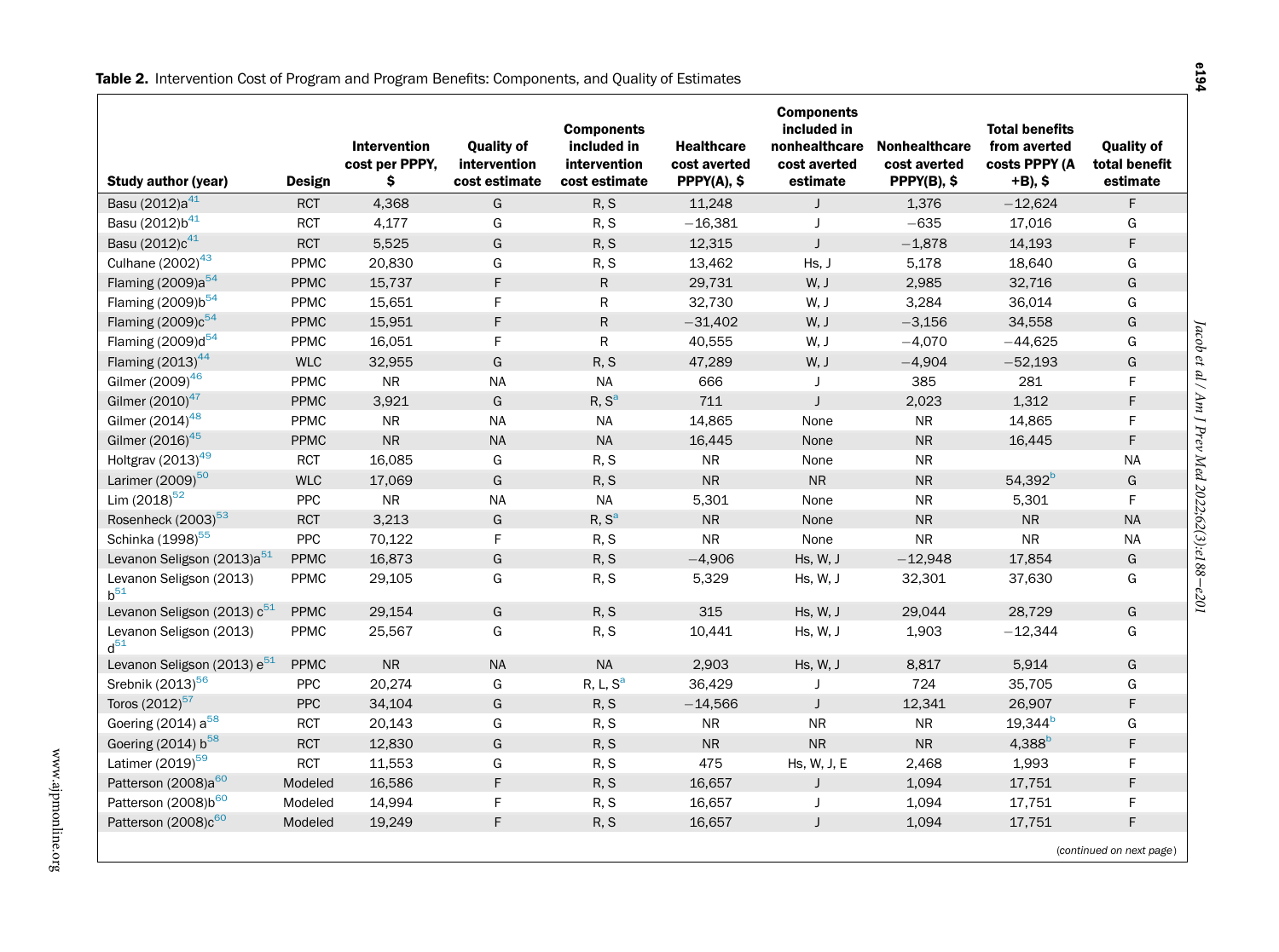|                                                                                                                                                                                                                                                                                                                                                                                                                                                                                                                                                                           |        |                                      |                                                    | Components                                   |                                           | Components<br>included in                 |                                              | <b>Total benefits</b>                    |                                         |
|---------------------------------------------------------------------------------------------------------------------------------------------------------------------------------------------------------------------------------------------------------------------------------------------------------------------------------------------------------------------------------------------------------------------------------------------------------------------------------------------------------------------------------------------------------------------------|--------|--------------------------------------|----------------------------------------------------|----------------------------------------------|-------------------------------------------|-------------------------------------------|----------------------------------------------|------------------------------------------|-----------------------------------------|
| Study author (year)                                                                                                                                                                                                                                                                                                                                                                                                                                                                                                                                                       | Design | cost per PPPY,<br>Intervention       | cost estimate<br>intervention<br><b>Quality of</b> | cost estimate<br>intervention<br>included in | cost averted<br>Healthcare<br>PPPY(A), \$ | nonhealthcare<br>cost averted<br>estimate | Nonhealthcare<br>cost averted<br>PPPY(B), \$ | costs PPPY (A<br>from averted<br>+B), \$ | total benefit<br>Quality of<br>estimate |
| U.S. studies,<br>median (IQI)                                                                                                                                                                                                                                                                                                                                                                                                                                                                                                                                             |        | 16,479 (101:<br>13,120 to<br>26,452) |                                                    | I                                            | $(-29, 731$ to<br>11,248<br>315)          |                                           | $3,220(-7,907)$<br>$to -1,884$               | 18,247 (IQI:<br>7,522 to<br>35,418)      |                                         |
| U.S. studies with good-<br>quality estimate,<br>median (IQI)                                                                                                                                                                                                                                                                                                                                                                                                                                                                                                              |        | $4,947 - 27,336$<br>17,069 (IQI:     | $\overline{\phantom{a}}$                           |                                              |                                           | I                                         |                                              | 33,637 (IQI:<br>18,051 to<br>37,227)     |                                         |
| All estimate.<br>median (IQI)                                                                                                                                                                                                                                                                                                                                                                                                                                                                                                                                             |        | 16,336 (IQI:<br>$-20,691$<br>13,371  |                                                    |                                              | $(-16, 657)$ to<br>12,315<br>315)         |                                           | $2,727(-5,110)$<br>$to - 1,165$              | 5,761 - 33,177)<br>17,751 (IQI:          |                                         |
| reported; PPC, pre-post with control; PPMC, pre-post with matched control; PPPY, per person per year; R, rent subsidies; S, healthcare support services; W, Welfare and disability transfers; WLC, wait<br>E, Employment income; F, fair; G, good; H, health care; Hs, Temporary housing; IQI, interquartile interval; J, Judicial and police; L, housing locator services and negotiations; NA, not applicable; NR, not<br>Does not provide separate healthcare and nonhealthcare benefits estimates.<br>Does not include management and overhead costs.<br>ist control. |        |                                      |                                                    |                                              |                                           |                                           |                                              |                                          |                                         |

<span id="page-7-0"></span>estimates $45,46,48$  $45,46,48$  $45,46,48$  $45,46,48$  indicated that costs were increasing. Considering the U.S. studies with good-quality estimates, the median total benefit was \$33,637 (IQI= \$18,051–\$37,227; 7 studies).<sup>[41](#page-12-2),[43](#page-12-6),[44](#page-12-7)[,50](#page-12-8)[,51,](#page-12-17)[54](#page-12-12),[56](#page-12-10)</sup> The magnitude of benefit was substantially larger for good-quality estimates from U.S. studies. The median total benefit PPPY for all studies was \$17,751 (IQI=\$5,761−\$33,177; 16 studies).<sup>[41,](#page-12-2)[43](#page-12-6)–48,50–[52](#page-12-8)[,54,](#page-12-12)[56](#page-12-10)–60</sup>

For the U.S. studies, the median healthcare cost averted was  $-$ \$11,248 (IQI=  $-$ 29,731−\$315; 12 studies),<sup>41,[43](#page-12-6)</sup> <sup>−</sup>[48,](#page-12-6)[51](#page-12-17),[52](#page-12-11)[,54](#page-12-12)[,56](#page-12-10)[,57](#page-12-16) where a negative sign indicates that healthcare cost decreased. All but 6 of the 21 estimates from 5 studies<sup>45−48[,51](#page-12-17)</sup> indicated that healthcare cost decreased. A total of 3 of the U.S. studies $45,48,52$  $45,48,52$  $45,48,52$  $45,48,52$  did not provide estimates of averted cost beyond healthcare cost.

For U.S. studies where averted costs were from health care or the judicial system, the median averted cost PPPY was  $-$ \$14,193 (IQI=  $-$ \$21,962 to  $-$ \$6,968; 5 studies).<sup>41,46,47,56,57</sup> Adding those studies that also Adding those studies that also included changes in other welfare assistance or housing assistance, the averted cost grew to a median of  $-$ \$26,907 (IQI=  $-$ \$35,705 to  $-$ \$12,624; 9 studies).<sup>[41](#page-12-2),[43](#page-12-6),[44](#page-12-7)[,46](#page-12-14)[,47,](#page-12-15)[51](#page-12-17),[54](#page-12-12)[,56](#page-12-10)[,57](#page-12-16)</sup> It is clear that averted cost estimates reported by studies increase the more comprehensive they are in capturing the effects of the program on other social services.

The median averted cost PPPY of  $-\$22,381$  for U.S. studies of people that have mental health disorders or  $\text{SUD}^{51,52,57}$  $\text{SUD}^{51,52,57}$  $\text{SUD}^{51,52,57}$  $\text{SUD}^{51,52,57}$  $\text{SUD}^{51,52,57}$  $\text{SUD}^{51,52,57}$  was much higher than the median of  $-$ \$1,312 for individuals with only mental health disorders.[43](#page-12-6),45−[48,](#page-12-21)[54](#page-12-12),[56](#page-12-10) It is worth noting that programs for the homeless groups that represented >1 disabling condition such as mental health disorders had higher intervention cost while also averting greater societal costs.

#### Benefit-to-Cost Ratio

[Table 3](#page-8-0) shows that the median benefit-to-cost ratio for U.S. studies was 1.80  $(IQI=1.00-2.60; 9$ studies).<sup>[19](#page-11-6),[41](#page-12-2),[44](#page-12-7)[,47](#page-12-15)[,50,](#page-12-8)[51](#page-12-17),[54](#page-12-12)[,56](#page-12-10)[,57](#page-12-16)</sup> The median benefit-to-cost ratio for good-quality estimates from the U.S. studies was 1.30 (IQI=1.00-1.80; 6 studies).<sup>[19,](#page-11-6)[41](#page-12-2),[44](#page-12-7)[,50,](#page-12-8)[51,](#page-12-17)[56](#page-12-10)</sup> Further exclusion of U.S. studies with wait list $44,50$  $44,50$  or convenience $56$  comparison groups and those that selected participants from among high utilizers of services $44,50,56$  $44,50,56$  $44,50,56$ produced a median benefit-to-cost ratio of 1.05  $(IQI=0.93-1.25; 3$  studies).<sup>[41,](#page-12-2)[43](#page-12-6),[51](#page-12-17)</sup> These subgroup analyses for the U.S. studies indicate that the favorable summary for cost−benefit estimates is robust under stricter standards for evidence. The median benefit-to-cost ratio was 1.06 (IQI=0.87-1.84; 12 studies)<sup>[19](#page-11-6)[,41,](#page-12-2)[44,](#page-12-7)[47](#page-12-15),[50](#page-12-8)[,51,](#page-12-17)[54](#page-12-12)[,56](#page-12-10)</sup>  $-60$  $-60$  for all studies combined, including the studies in Canada.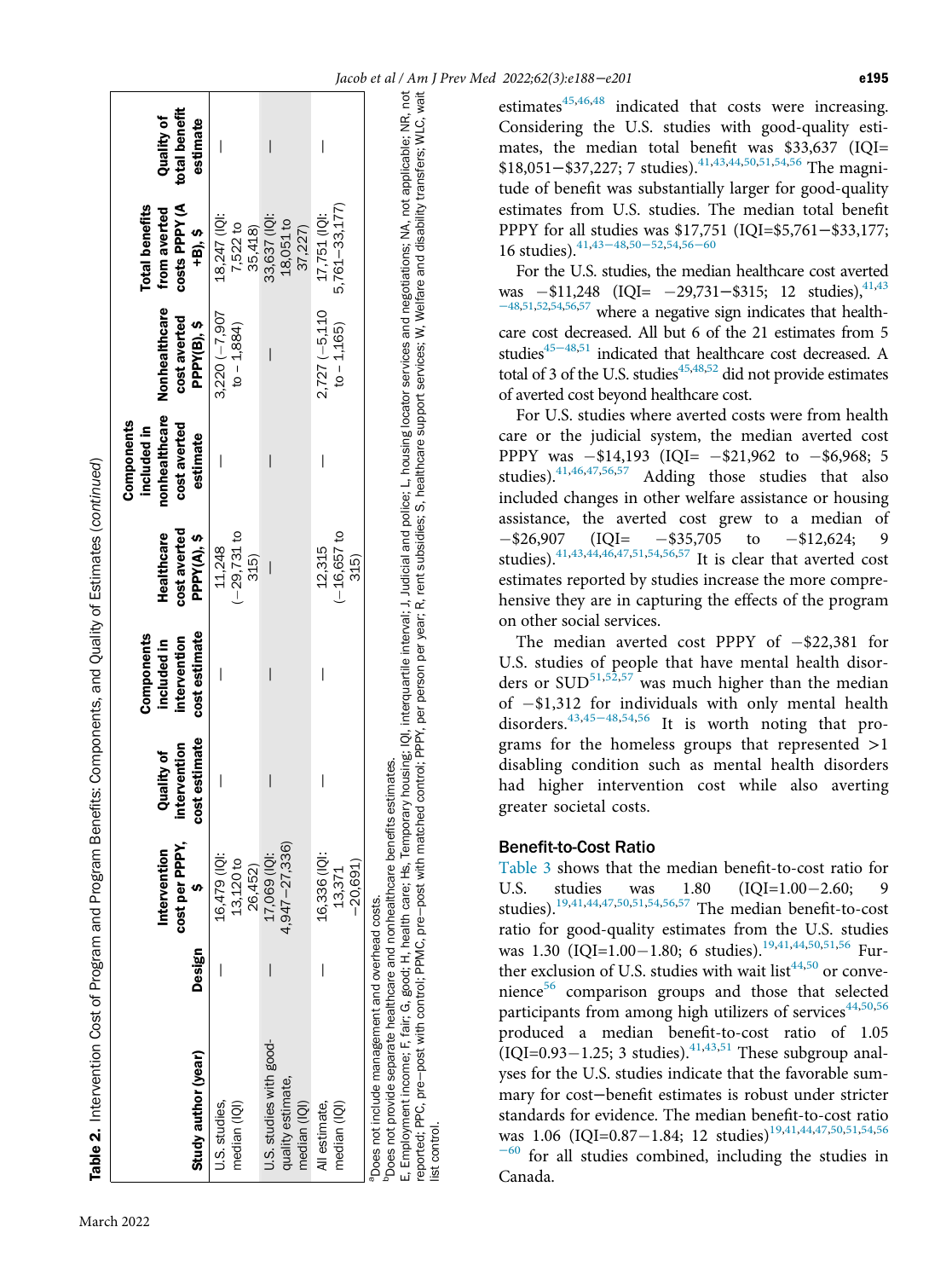#### Table 3. Cost−Benefit Estimates and Quality

<span id="page-8-1"></span><span id="page-8-0"></span>

| <b>Study author</b><br>(year)          | Design      | <b>Intervention</b><br>cost PPPY (A), \$                                                                                                                   | <b>Total benefit</b><br><b>PPPY (B), \$</b>                                                                                                                 | <b>Benefit-to-cost</b><br>ratio ( $B/A$ )                                                                                                                     | <b>Quality of benefit-to-cost</b><br>ratio estimate   |
|----------------------------------------|-------------|------------------------------------------------------------------------------------------------------------------------------------------------------------|-------------------------------------------------------------------------------------------------------------------------------------------------------------|---------------------------------------------------------------------------------------------------------------------------------------------------------------|-------------------------------------------------------|
| Basu (2012)a <sup>41</sup>             | <b>RCT</b>  | 4,368                                                                                                                                                      | 12,624                                                                                                                                                      | 2.9                                                                                                                                                           | F.                                                    |
| Basu (2012)b <sup>41</sup>             | <b>RCT</b>  | 4,177                                                                                                                                                      | 17,016                                                                                                                                                      | 4.1                                                                                                                                                           | G                                                     |
| Basu (2012)c <sup>41</sup>             | <b>RCT</b>  | 5,525                                                                                                                                                      | 14,193                                                                                                                                                      | 2.6                                                                                                                                                           | F.                                                    |
| Culhane $(2002)^{43}$                  | PPMC        | 20,830                                                                                                                                                     | 18,640                                                                                                                                                      | 0.9                                                                                                                                                           | G                                                     |
| Flaming (2009)a <sup>54</sup>          | <b>PPMC</b> | 15,737                                                                                                                                                     | 32,715                                                                                                                                                      | 2.1                                                                                                                                                           | F.                                                    |
| Flaming (2009)b <sup>54</sup>          | PPMC        | 15,651                                                                                                                                                     | 36,014                                                                                                                                                      | 2.3                                                                                                                                                           | F                                                     |
| Flaming $(2009)c^{54}$                 | <b>PPMC</b> | 15,951                                                                                                                                                     | 34,558                                                                                                                                                      | 2.2                                                                                                                                                           | F                                                     |
| Flaming (2009)d <sup>54</sup>          | PPMC        | 16,051                                                                                                                                                     | 44,625                                                                                                                                                      | 2.8                                                                                                                                                           | F                                                     |
| Flaming $(2013)^{44}$                  | <b>WLC</b>  | 32,955                                                                                                                                                     | 52,193                                                                                                                                                      | 1.6                                                                                                                                                           | G                                                     |
| Gilmer (2010) <sup>47</sup>            | PPMC        | $3,921^a$                                                                                                                                                  | 1,312                                                                                                                                                       | 0.3                                                                                                                                                           | F.                                                    |
| Larimer (2009) <sup>50</sup>           | <b>WLC</b>  | 17,069                                                                                                                                                     | 54,392                                                                                                                                                      | 3.2                                                                                                                                                           | G                                                     |
| Levanon Seligson (2013)a <sup>51</sup> | PPMC        | 16,873                                                                                                                                                     | 17,854                                                                                                                                                      | 1.1                                                                                                                                                           | G                                                     |
| Levanon Seligson (2013)b <sup>51</sup> | <b>PPMC</b> | 29,105                                                                                                                                                     | 37,630                                                                                                                                                      | 1.3                                                                                                                                                           | Jacob et al / Am J Prev Med 2022;62(3):e188–e201<br>G |
| Levanon Seligson (2013)c <sup>51</sup> | PPMC        | 29,154                                                                                                                                                     | 28,729                                                                                                                                                      | 1.0                                                                                                                                                           | G                                                     |
| Levanon Seligson (2013)d <sup>51</sup> | <b>PPMC</b> | 25,567                                                                                                                                                     | 12,344                                                                                                                                                      | 0.5                                                                                                                                                           | G                                                     |
| Srebnik et al. (2013) <sup>56</sup>    | PPC         | $20,274^{\circ}$                                                                                                                                           | 35,705                                                                                                                                                      | 1.8                                                                                                                                                           | G                                                     |
| Toros (2012) <sup>57</sup>             | <b>PPC</b>  | 34,104                                                                                                                                                     | 26,907                                                                                                                                                      | 0.8                                                                                                                                                           | F                                                     |
| Goering (2014)a <sup>58</sup>          | <b>RCT</b>  | 20,143                                                                                                                                                     | 19,344                                                                                                                                                      | 1.0                                                                                                                                                           | G                                                     |
| Goering (2014)b <sup>58</sup>          | <b>RCT</b>  | 12,830                                                                                                                                                     | 4,388                                                                                                                                                       | 0.3                                                                                                                                                           | F                                                     |
| Latimer (2019) <sup>59</sup>           | <b>RCT</b>  | 11,553                                                                                                                                                     | 1,993                                                                                                                                                       | 0.2                                                                                                                                                           | F                                                     |
| Patterson (2008)a <sup>60</sup>        | Modeled     | 16,586                                                                                                                                                     | 17,750                                                                                                                                                      | 1.1                                                                                                                                                           | F.                                                    |
| Patterson (2008)b <sup>60</sup>        | Modeled     | 14,994                                                                                                                                                     | 17,750                                                                                                                                                      | 1.2                                                                                                                                                           | F                                                     |
| Patterson (2008)c <sup>60</sup>        | Modeled     | 19,249                                                                                                                                                     | 17,750                                                                                                                                                      | 0.9                                                                                                                                                           | F.                                                    |
| Summary<br>Median (IQI)                |             | U.S. studies<br>16,873 (IQI: 15,651-25,567)<br>U.S. studies with good quality<br>20,830 (IQI: 17,069-29,105)<br>All studies<br>16,586 (IQI: 13,912-20,552) | U.S. studies<br>28,729 (IQI: 17,016-36,014)<br>U.S. studies with good quality<br>28,729 (IQI: 17,854-37,630)<br>All studies<br>18,640 (IQI: 15,605--35,132) | U.S. studies<br>$1.80$ (IQI: $1.00 - 2.60$ )<br>U.S. studies with good quality<br>$$1.3$ (IQI: $$1.0 - $1.8$ )<br>All studies<br>$1.06$ (IQI: $0.87 - 1.84$ ) |                                                       |

<sup>a</sup>Does not include management and overhead costs.

F, fair; G, good; IQI, interquartile interval; PPC, pre−post with control; PPMC, pre−post with matched control; PPPY, per person per year; WLC, wait list control.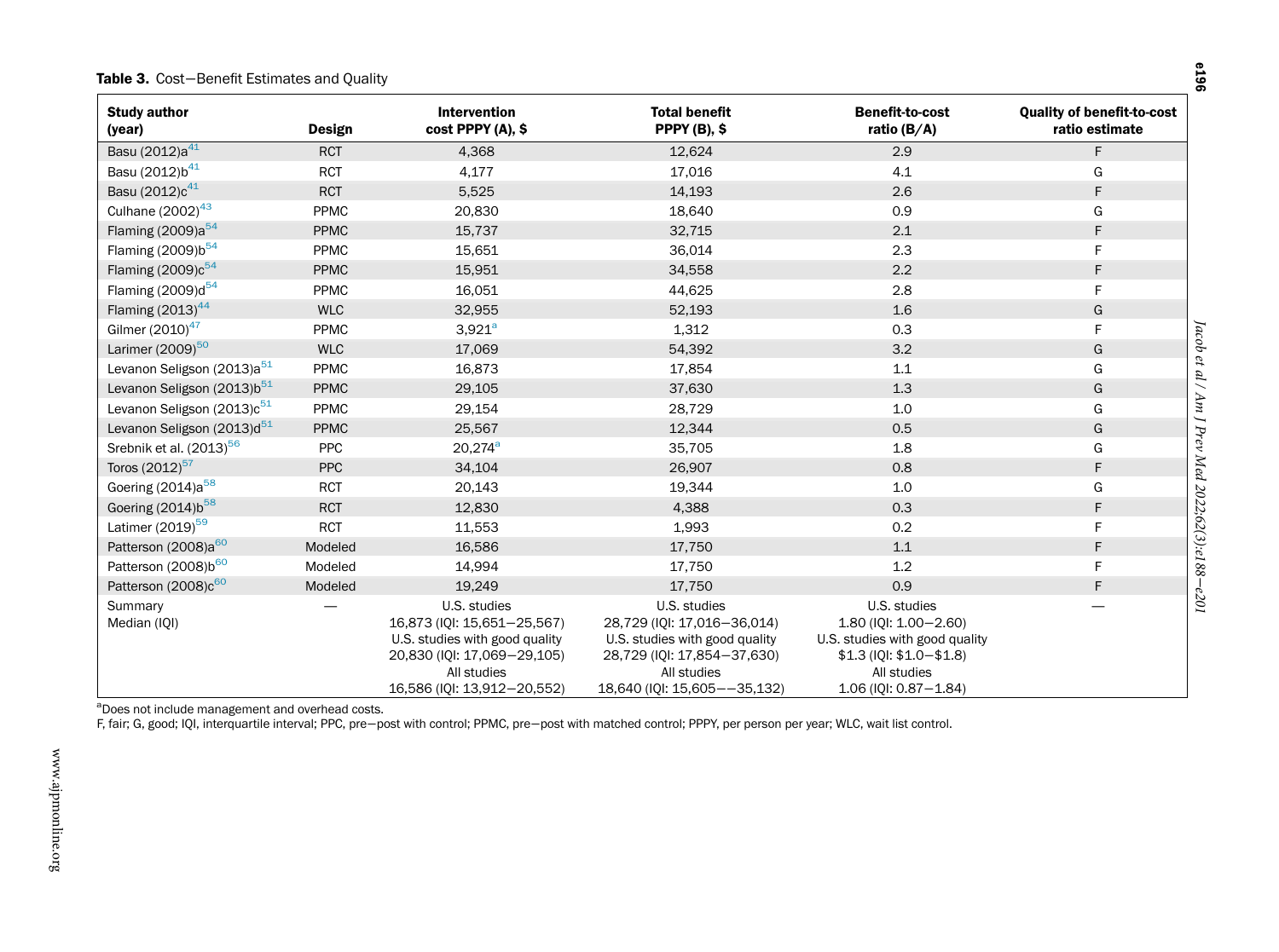Looking more closely at the U.S. cost−benefit esti-mates that were of good quality<sup>[19](#page-11-6)[,41,](#page-12-2)[44,](#page-12-7)[50](#page-12-8),[51](#page-12-17),[56](#page-12-10)</sup> versus good or fair,  $\frac{19,41,44,47,50,51,54,56,57}{3}$  $\frac{19,41,44,47,50,51,54,56,57}{3}$  $\frac{19,41,44,47,50,51,54,56,57}{3}$  $\frac{19,41,44,47,50,51,54,56,57}{3}$  $\frac{19,41,44,47,50,51,54,56,57}{3}$  $\frac{19,41,44,47,50,51,54,56,57}{3}$  $\frac{19,41,44,47,50,51,54,56,57}{3}$  $\frac{19,41,44,47,50,51,54,56,57}{3}$  $\frac{19,41,44,47,50,51,54,56,57}{3}$  $\frac{19,41,44,47,50,51,54,56,57}{3}$  $\frac{19,41,44,47,50,51,54,56,57}{3}$  $\frac{19,41,44,47,50,51,54,56,57}{3}$  $\frac{19,41,44,47,50,51,54,56,57}{3}$  $\frac{19,41,44,47,50,51,54,56,57}{3}$  the median of the intervention cost component was \$20,830 (IQI=\$17,069− \$29,105) versus \$16,873 (IQI=\$16,651−\$25,567) and the median of the benefits component was \$28,729 (IQI= \$17,854−\$37,630) versus \$28,729 (IQI=\$17,016− \$36,014). Management and overhead cost were not included in 2 studies,  $47,56$  $47,56$  likely underestimating the intervention cost. It may be surmised that intervention cost is underestimated and benefits are appropriately estimated in the literature that reported cost−benefit.

# **DISCUSSION**

Two recent reviews of the evidence for Housing First Programs could not reach conclusions about the economic merits of the programs. Aubry et al. $32$  found mixed evidence regarding whether the averted societal costs exceeded the cost to implement. The National Academy<sup>61</sup> review found that the evidence did not demonstrate a favorable net cost. There is substantial concordance between the set of studies included in the Aubry and colleagues $32$  review and those in this review, whereas the earlier National Academy<sup>[61](#page-12-41)</sup> review included only RCTs or quasi-experimental designs that assessed only healthcare cost impacts. This review distinguishes itself from the Aubry et al.<sup>[32](#page-11-14)</sup> review by focusing on U.S. studies in keeping with the mission of CPSTF and the exclu-sion of 4 studies<sup>[42](#page-12-18),[49](#page-12-4)[,53,](#page-12-9)[55](#page-12-19)</sup> that did not provide the final cost−benefit or cost-effectiveness outcomes of interest to the CPSTF.

A recent study from Canada<sup>[62](#page-12-42)</sup> that was published after the end of the search period of this review found that the averted societal costs of Housing First Programs designed to support participants with serious mental illness covered about 69% of the cost to implement the program. This is in line with the included studies from Canada that reported cost−benefit estimates <1.

With the caveat in mind that there were only a handful of studies from Canada, the cost to implement was comparable between the U.S. and Canadian studies, but the averted costs were far greater in the U.S. studies [\(Table 2\)](#page-6-0). Some explanations for the difference are explored here. Averted cost of health care was a far larger contributor to the overall costs averted in U.S. studies than in the few Canadian studies that reported the information. It is well known that the U.S. expenditures on health care are higher than other high-income countries. $63$  Focusing on acute care, U.S. spending was 10% higher than other high-income countries in 1960, 21% higher in 1980, and 55% higher in 2007. $64$  Comparing hospital care and physician services in 2002 between

the U.S. and Canada, the per capita (per 1,000 population) cost in the U.S. was \$2,870 in the U.S. and \$1,281 in Canada, a difference of \$1,598.<sup>[65](#page-12-45)</sup>

An alternative approach to understanding the differences in averted costs found in U.S. versus Canadian implementations of Housing First Programs is to take an ecologic perspective that recognizes the different social and policy milieu experienced by the homeless in the 2 countries. Studies that report cost of homelessness can provide an estimate for the maximum avertable social cost that a program to reduce homelessness can potentially produce. One study<sup>[23](#page-11-21)</sup> in Philadelphia reported \$10,800 PPPY in utilization of social services by people experiencing chronic homelessness in 2002 and another study<sup>[43](#page-12-6)</sup> in New York City reported  $$62,000$ PPPY for individuals with severe mental health disabil-ities. A Canadian study<sup>[66](#page-12-46)</sup> reported that utilization of social services by homeless individuals in British Columbia, Canada ranged between \$4,700 and \$93,600 during the late 1990s. Although these do not constitute a systematic review of the evidence, the estimates from the cited studies indicate the large potential for averted costs in both the U.S. and Canada.

One can also compare the safety net provided by countries through their social programs that may ameliorate or prevent the circumstances that precede homelessness. Among the statistics published by the Organisation for Economic Co-operation and Development are public social expenditures (excluding income effects of tax policy) as a percentage of  $GDP<sup>67</sup>$  $GDP<sup>67</sup>$  $GDP<sup>67</sup>$  For family support, public social expenditures in 1990 were 0.5% in the U.S. and 0.6% in Canada, and in 2018 they were 0.6% and 1.6%. For housing support, public social expenditures in 1990 were 0.3% in the U.S. and 0.6% in Canada, and in 2018 they were 0.2% and 0.3%. For other social policy areas such as food subsidies, public social expenditures in 1990 were 0.4% in the U.S. and 2.4% in Canada, and in 2018 they were 0.7% and 2.3%.<sup>[67](#page-12-47)</sup> These Organisation for Economic Co-operation and Development statistics indicate that Canada spent a larger share of GDP on public social expenditures. A recent examination of historic trends in social safety net expenditures in the U.S. found that although public social expenditures as a percentage of GDP showed a consistently increasing trend, the gross statistics hide disparate trends along the spectrum of income level and family type.<sup>[68](#page-13-0)</sup> From the 1980s through 2005, there were redistributions of supports away from nonelderly and nondisabled families to older adults and families with disabilities; away from nonelderly, nondisabled single-parent families to married-parent families; and away from the poorest single-parent and married-parent families to those just below or just above the federal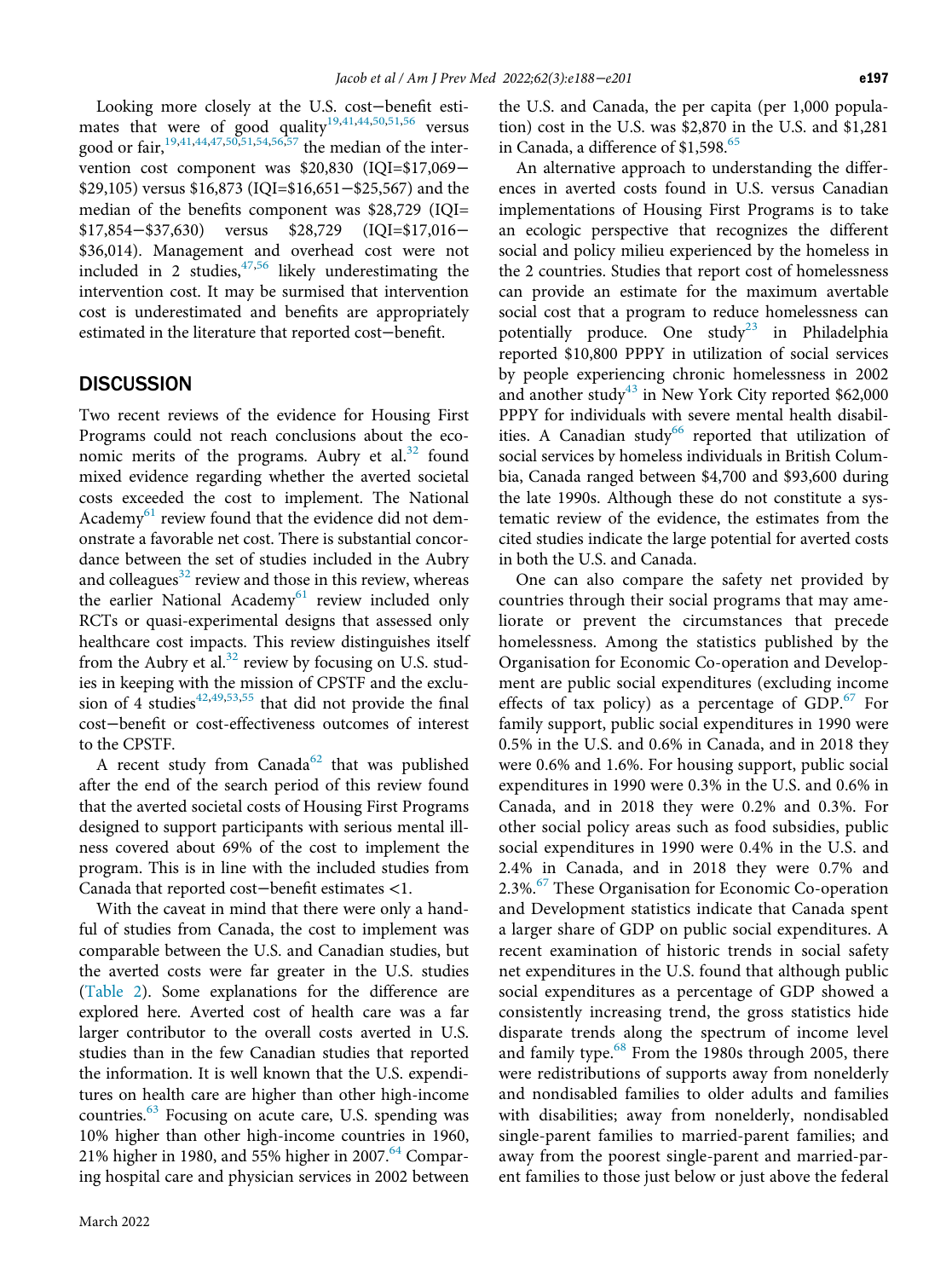poverty threshold. Between 1984 and 2004, the reduction in government transfers in real terms were 35% for single-parent families and 31% for married-parent families.<sup>[68](#page-13-0)</sup> The Great Recession of 2008 interrupted the negative trend for those in the lowest income levels below the poverty line with increased social expenditures that were sustained after the recession; however, the disparate treatment in favor of those just above or just below the poverty line continued. $69$  The smaller overall safety net and the recent trends disparately affecting the poorest groups in the U.S. are potential contributors to greater economic hardships that foster and sustain homelessness in the U.S. compared with Canada.

#### Limitations

No included studies examined the economics of Housing First Programs in rural communities. Some cost−benefit studies were incomplete in their capture of components known a priori to be drivers of intervention cost, such as the cost of supportive healthcare services,<sup>[54](#page-12-12)</sup> or drivers of benefits, such as averted cost of shelters. $41,47,54,56,57$  $41,47,54,56,57$  $41,47,54,56,57$  $41,47,54,56,57$  $41,47,54,56,57$  $41,47,54,56,57$  The focus of the latter studies appeared to be on benefits from averted healthcare cost and averted cost of crime and policing.

<span id="page-10-5"></span><span id="page-10-1"></span><span id="page-10-0"></span>It can be argued<sup>[61](#page-12-41)</sup> that a better measure of the economic merits of programs whose objective is to reduce homelessness among people living with disabling chronic conditions may be cost per QALY or cost per DALY studies, because the QALY/DALY accounts for improved health. However, none were found in the search. This said, benefit-to-cost ratios are useful information for potential implementers and funders by identifying what it costs to implement a program strategy and what types of societal costs may be expected to be recouped owing to its success. Evidence from this systematic economic review shows that the economic benefits exceed the intervention cost for Housing First Programs in the U.S. The conclusion is based on the weight of evidence summarized in the median and IQI for the ratio of benefit-to-cost for Housing First Programs implemented in the U.S. There were too few studies to determine the cost−benefit of Housing First Programs in the Canadian context.

# <span id="page-10-3"></span><span id="page-10-2"></span>ACKNOWLEDGMENTS

<span id="page-10-4"></span>The authors thank members of our coordination team from the Centers for Disease Control and Prevention and from partner organizations. The authors acknowledge Yolanda Strayhorn, MLIS from the Office of Library Science at the Centers for Disease Control and Prevention for her assistance in library research.

The findings and conclusions in this report are those of the authors and do not necessarily represent the official position of the Centers for Disease Control and Prevention.

No financial disclosures were reported by the authors of this paper.

# CREDIT AUTHOR STATEMENT

Verughese Jacob: Conceptualization; Data curation; Formal analysis; Investigation; Methodology; Project administration; Supervision; Validation; Visualization; Writing - original draft; Writing - review and editing. Sajal K. Chattopadhyay: Conceptualization; Formal analysis; Methodology; Writing - original draft; Writing - review and editing. Sharon Attipoe-Dorcoo: Conceptualization; Data curation; Formal analysis; Investigation; Methodology; Writing - original draft. Yinan Peng: Conceptualization; Methodology; Writing - original draft; Writing - review and editing. Robert A. Hahn: Conceptualization; Data curation; Writing review and editing. Ramona Finnie: Conceptualization; Data curation; Writing - review and editing. Jamaicia Cobb: Conceptualization; Data curation; Writing - review and editing. Alison E. Cuellar: Conceptualization; Methodology; Supervision; Writing review and editing. Karen M. Emmons: Conceptualization; Methodology; Writing - review and editing. Patrick L. Remington: Conceptualization; Methodology; Writing - review and editing.

### SUPPLEMENTAL MATERIAL

Supplemental materials associated with this article can be found in the online version at [https://doi.org/10.1016/j.](https://doi.org/10.1016/j.amepre.2021.08.009) [amepre.2021.08.009](https://doi.org/10.1016/j.amepre.2021.08.009).

# REFERENCES

- 1. Homeless emergency assistance and rapid transition to housing: defining "chronically homeless". Fed Regist. 2015;80(233):75791–75806. To be coded at 80 FR 75791. [https://www.federalregister.gov/documents/](https://www.federalregister.gov/documents/2015/12/04/2015-30473/homeless-emergency-assistance-and-rapid-transition-to-housing-defining-chronically-homeless) [2015/12/04/2015-30473/homeless-emergency-assistance-and-rapid](https://www.federalregister.gov/documents/2015/12/04/2015-30473/homeless-emergency-assistance-and-rapid-transition-to-housing-defining-chronically-homeless)transition-to-housing-defi[ning-chronically-homeless](https://www.federalregister.gov/documents/2015/12/04/2015-30473/homeless-emergency-assistance-and-rapid-transition-to-housing-defining-chronically-homeless). Accessed September 16, 2021.
- 2. Institute of Medicine (U.S.), Committee on Health Care for Homeless People. Homelessness, Health, and Human Needs. Washington, DC: National Academies Press (U.S.); 1988. [https://www.ncbi.nlm.nih.gov/books/](https://www.ncbi.nlm.nih.gov/books/NBK218232/pdf/Bookshelf_NBK218232.pdf) [NBK218232/pdf/Bookshelf\\_NBK218232.pdf.](https://www.ncbi.nlm.nih.gov/books/NBK218232/pdf/Bookshelf_NBK218232.pdf) Accessed May 5, 2021.
- 3. Chamberlain C, Johnson G. Pathways into adult homelessness. J Sociol (Melb). 2011;49(1):60–77. [https://doi.org/10.1177/1440783311422458.](https://doi.org/10.1177/1440783311422458)
- 4. Thompson RG Jr, Wall MM, Greenstein E, Grant BF, Hasin DS. Substance-use disorders and poverty as prospective predictors of firsttime homelessness in the United States. Am J Public Health. 2013;103 (suppl 2):S282–S288. [https://doi.org/10.2105/AJPH.2013.301302.](https://doi.org/10.2105/AJPH.2013.301302)
- 5. van Laere IR, de Wit MA, Klazinga NS. Pathways into homelessness: recently homeless adults problems and service use before and after becoming homeless in Amsterdam. BMC Public Health. 2009;9(1):3. [https://doi.org/10.1186/1471-2458-9-3.](https://doi.org/10.1186/1471-2458-9-3)
- 6. Montgomery AE, Cutuli JJ, Evans-Chase M, Treglia D, Culhane DP. Relationship among adverse childhood experiences, history of active military service, and adult outcomes: homelessness, mental health, and physical health. Am J Public Health. 2013;103(suppl 2):S262– S268. [https://doi.org/10.2105/AJPH.2013.301474.](https://doi.org/10.2105/AJPH.2013.301474)
- 7. Roos LE, Mota N, Afifi TO, Katz LY, Distasio J, Sareen J. Relationship between adverse childhood experiences and homelessness and the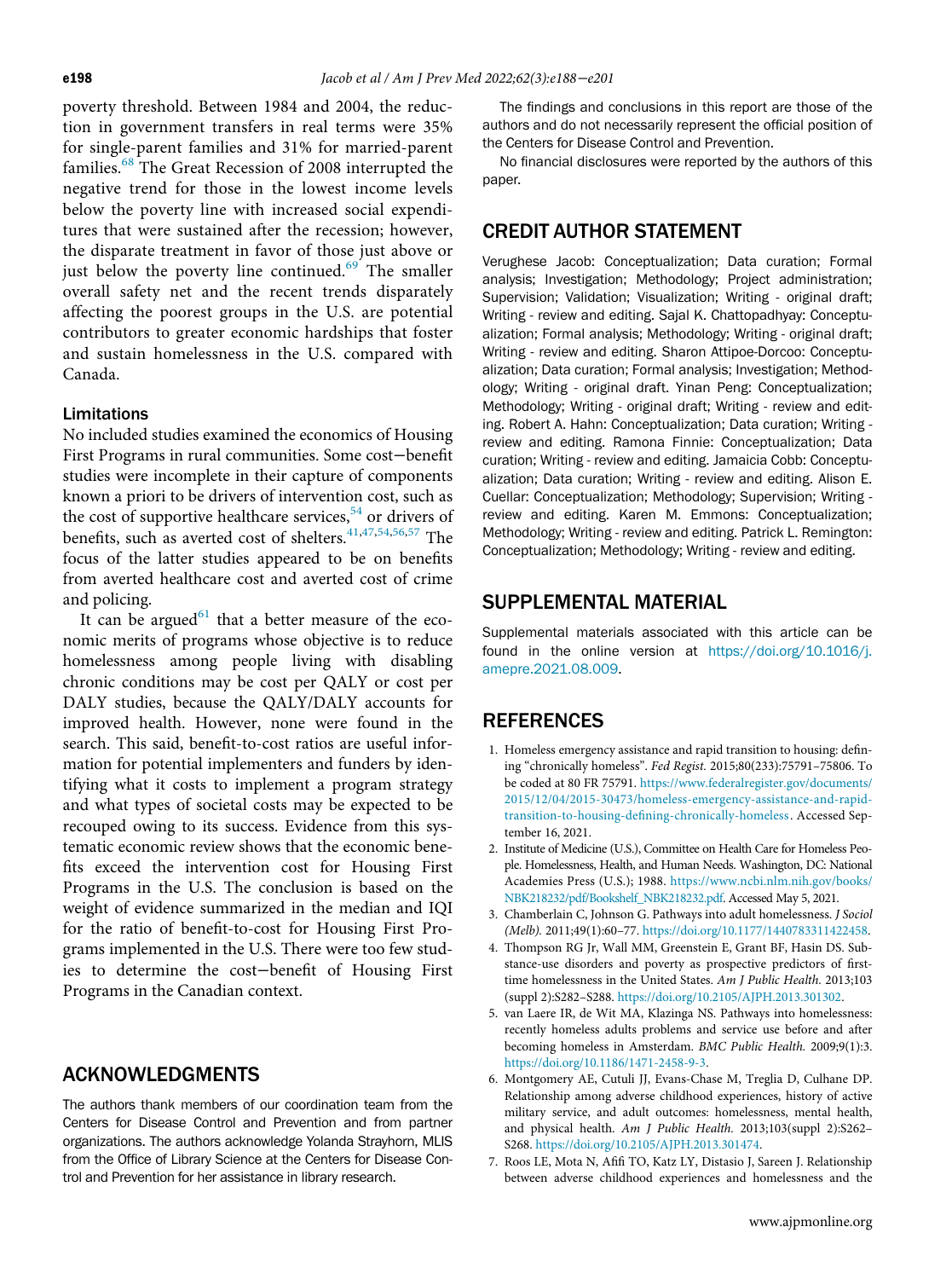impact of axis I and II disorders. Am J Public Health. 2013;103(suppl 2):S275–S281. [https://doi.org/10.2105/AJPH.2013.301323.](https://doi.org/10.2105/AJPH.2013.301323)

- <span id="page-11-0"></span>8. Brown RT, Goodman L, Guzman D, Tieu L, Ponath C, Kushel MB. Pathways to homelessness among older homeless adults: results from the HOPE HOME Study. PLoS One. 2016;11(5):e0155065. [https://doi.](https://doi.org/10.1371/journal.pone.0155065) [org/10.1371/journal.pone.0155065.](https://doi.org/10.1371/journal.pone.0155065)
- <span id="page-11-7"></span>9. Piat M, Polvere L, Kirst M, et al. Pathways into homelessness: understanding how both individual and structural factors contribute to and sustain homelessness in Canada. Urban Stud. 2015;52(13):2366–2382 2014?. [https://doi.org/10.1177/0042098014548138.](https://doi.org/10.1177/0042098014548138)
- <span id="page-11-8"></span>10. Tsai J. Lifetime and 1-year prevalence of homelessness in the U.S. population: results from the National Epidemiologic Survey on alcohol and Related Conditions-III [published correction appears in J Public Health (Oxf). 2017;39(4):879−880]. J Public Health (Oxf). 2018;40(1):65–74. [https://doi.org/10.1093/pubmed/fdx034.](https://doi.org/10.1093/pubmed/fdx034)
- 11. Tsai J, Rosenheck RA. Risk factors for homelessness among U.S. veterans. Epidemiol Rev. 2015;37(1):177–195. [https://doi.org/10.1093/epi](https://doi.org/10.1093/epirev/mxu004)[rev/mxu004.](https://doi.org/10.1093/epirev/mxu004)
- <span id="page-11-9"></span><span id="page-11-1"></span>12. Fazel S, Geddes JR, Kushel M. The health of homeless people in highincome countries: descriptive epidemiology, health consequences, and clinical and policy recommendations. Lancet. 2014;384(9953):1529– 1540. [https://doi.org/10.1016/S0140-6736\(14\)61132-6.](https://doi.org/10.1016/S0140-6736(14)61132-6)
- <span id="page-11-10"></span><span id="page-11-2"></span>13. Johnson G, Chamberlain C. Homelessness and substance abuse: which comes first? Aust Soc Work. 2008;61(4):342–356. [https://doi.org/](https://doi.org/10.1080/03124070802428191) [10.1080/03124070802428191.](https://doi.org/10.1080/03124070802428191)
- <span id="page-11-11"></span><span id="page-11-3"></span>14. Lebrun-Harris LA, Baggett TP, Jenkins DM, et al. Health status and health care experiences among homeless patients in federally supported health centers: findings from the 2009 patient survey. Health Serv Res. 2013;48(3):992–1017. [https://doi.org/10.1111/1475-6773.12009.](https://doi.org/10.1111/1475-6773.12009)
- <span id="page-11-12"></span>15. Lewer D, Aldridge RW, Menezes D, et al. Health-related quality of life and prevalence of six chronic diseases in homeless and housed people: a cross-sectional study in London and Birmingham, England. BMJ Open. 2019;9(4):e025192. [https://doi.org/10.1136/](https://doi.org/10.1136/bmjopen-2018-025192) [bmjopen-2018-025192.](https://doi.org/10.1136/bmjopen-2018-025192)
- <span id="page-11-13"></span>16. [Martens WH. A review of physical and mental health in homeless per](http://refhub.elsevier.com/S0749-3797(21)00482-7/sbref0016)sons. [Public Health Rev.](http://refhub.elsevier.com/S0749-3797(21)00482-7/sbref0016) 2001;29(1):13–33.
- <span id="page-11-4"></span>17. Caton CL, Dominguez B, Schanzer B, et al. Risk factors for long-term homelessness: findings from a longitudinal study of first-time homeless single adults. Am J Public Health. 2005;95(10):1753–1759. [https://](https://doi.org/10.2105/AJPH.2005.063321) [doi.org/10.2105/AJPH.2005.063321.](https://doi.org/10.2105/AJPH.2005.063321)
- <span id="page-11-14"></span><span id="page-11-5"></span>18. Caton CL, Wilkins C, Anderson J. People who experience long-term homelessness: characteristics and interventions. Toward Understanding Homelessness: The 2007 National Symposium on Homelessness Research. Washington, DC: HHS, U.S. Department of Housing and Urban Development; 2007. [https://www.huduser.gov/portal//publica](https://www.huduser.gov/portal//publications/pdf/homeless_symp_07.pdf)[tions/pdf/homeless\\_symp\\_07.pdf.](https://www.huduser.gov/portal//publications/pdf/homeless_symp_07.pdf) Accessed May 4, 2021.
- <span id="page-11-16"></span><span id="page-11-15"></span><span id="page-11-6"></span>19. [Culhane DP. The cost of homelessness: a perspective from the United](http://refhub.elsevier.com/S0749-3797(21)00482-7/sbref0019) States. Eur J Homelessness. 2008;2(1):97–[114. https://repository.](http://refhub.elsevier.com/S0749-3797(21)00482-7/sbref0019) [upenn.edu/cgi/viewcontent.cgi?article=1156&context=spp\\_papers.](http://refhub.elsevier.com/S0749-3797(21)00482-7/sbref0019) [Accessed May 6, 2021..](http://refhub.elsevier.com/S0749-3797(21)00482-7/sbref0019)
- 20. Fuehrlein BS, Cowell AJ, Pollio DE, Cupps LY, Balfour ME, North CS. Deriving costs of service use among an urban homeless population. J Subst Abuse Treat. 2014;46(4):491–497. [https://doi.org/10.1016/j.](https://doi.org/10.1016/j.jsat.2013.12.002) [jsat.2013.12.002.](https://doi.org/10.1016/j.jsat.2013.12.002)
- <span id="page-11-17"></span>21. Latimer EA, Rabouin D, Cao Z, et al. Costs of services for homeless people with mental illness in 5 Canadian cities: a large prospective follow-up study. CMAJ Open. 2017;5(3):E576–E585. [https://doi.org/](https://doi.org/10.9778/cmajo.20170018) [10.9778/cmajo.20170018.](https://doi.org/10.9778/cmajo.20170018)
- <span id="page-11-18"></span>22. Parsell C, Petersen M, Culhane D. Cost offsets of supportive housing: evidence for social work. Br J Soc Work. 2017;47(5):1534–1553. [https://doi.org/10.1093/bjsw/bcw115.](https://doi.org/10.1093/bjsw/bcw115)
- <span id="page-11-21"></span><span id="page-11-20"></span><span id="page-11-19"></span>23. Poulin SR, Maguire M, Metraux S, Culhane DP. Service use and costs for persons experiencing chronic homelessness in Philadelphia: a population-based study. Psychiatr Serv. 2010;61(11):1093–1098. [https://](https://doi.org/10.1176/ps.2010.61.11.1093) [doi.org/10.1176/ps.2010.61.11.1093.](https://doi.org/10.1176/ps.2010.61.11.1093)
- 24. Wu F, Stevens M. The services homeless single adults use and their associated costs: An examination of utilization patterns and expenditures in Los Angeles County over one fiscal year. Indianapolis, IN: Homeless Initiative Program; January 2016. [https://homeless.](https://homeless.lacounty.gov/wp-content/uploads/2019/02/homeless-costs-final.pdf) [lacounty.gov/wp-content/uploads/2019/02/homeless-costs-](https://homeless.lacounty.gov/wp-content/uploads/2019/02/homeless-costs-final.pdf)final.pdf. Published January 2016. Accessed May 23, 2020.
- 25. Henry M, Watt R, Mahathey A, Ouellette J, Sitler A. The 2019 Annual Homeless Assessment Report (AHAR) to Congress. Part 1: point-intime estimates of homelessness. Washington, DC: The U.S. Department of Housing and Urban Development; January 2020. [https://www.](https://www.huduser.gov/portal/sites/default/files/pdf/2019-AHAR-Part-1.pdf) [huduser.gov/portal/sites/default/](https://www.huduser.gov/portal/sites/default/files/pdf/2019-AHAR-Part-1.pdf)files/pdf/2019-AHAR-Part-1.pdf . Published January 2020. Accessed July 31, 2020.
- 26. National Alliance to End Homelessness. Ending chronic homelessness saves taxpayers money. Washington, DC: National Alliance to End Homelessness; June 2017. [http://endhomelessness.org/wp-content/](http://endhomelessness.org/wp-content/uploads/2017/06/Cost-Savings-from-PSH.pdf) [uploads/2017/06/Cost-Savings-from-PSH.pdf.](http://endhomelessness.org/wp-content/uploads/2017/06/Cost-Savings-from-PSH.pdf) Published June 2017. Accessed May 23, 2020.
- 27. The U.S. Department of Housing and Urban Development. Housing first in permanent supportive housing. Washington, DC: The U.S. Department of Housing and Urban Development; 2014. [https://](https://files.hudexchange.info/resources/documents/Housing-First-Permanent-Supportive-Housing-Brief.pdf)files. [hudexchange.info/resources/documents/Housing-First-Permanent-](https://files.hudexchange.info/resources/documents/Housing-First-Permanent-Supportive-Housing-Brief.pdf)[Supportive-Housing-Brief.pdf.](https://files.hudexchange.info/resources/documents/Housing-First-Permanent-Supportive-Housing-Brief.pdf) Published 2014. Accessed May 10, 2021.
- 28. Tsemberis S, Gulcur L, Nakae M. Housing first, consumer choice, and harm reduction for homeless individuals with a dual diagnosis. Am J Public Health. 2004;94(4):651–656. [https://doi.org/10.2105/ajph.94.4.651.](https://doi.org/10.2105/ajph.94.4.651)
- 29. About the Community Preventive Services Task Force. The Guide to Community Preventive Services. [https://www.thecommunityguide.](https://www.thecommunityguide.org/task-force/about-community-preventive-services-task-force) [org/task-force/about-community-preventive-services-task-force](https://www.thecommunityguide.org/task-force/about-community-preventive-services-task-force) . Accessed September 16, 2021.
- 30. Health Equity: permanent supportive housing with housing first (Housing First Programs): snapshot. The Guide to Community Preventive Services; January 26, 2021. [https://www.thecommunityguide.](https://www.thecommunityguide.org/findings/health-equity-housing-first-programs) org/fi[ndings/health-equity-housing-](https://www.thecommunityguide.org/findings/health-equity-housing-first-programs)first-programs. Accessed September 16, 2021.
- 31. Peng Y, Hahn RA, Finnie RKC, et al. Permanent supportive housing with housing first to reduce homelessness and promote health among homeless populations with disability: a Community Guide Systematic Review. J Public Health Manag Pract. 2020;26(5):404–411. [https://doi.](https://doi.org/10.1097/PHH.0000000000001219) [org/10.1097/PHH.0000000000001219.](https://doi.org/10.1097/PHH.0000000000001219)
- 32. Aubry T, Bloch G, Brcic V, et al. Effectiveness of permanent supportive housing and income assistance interventions for homeless individuals in high-income countries: a systematic review. Lancet Public Health. 2020;5(6):e342–e360. [https://doi.org/10.1016/S2468-2667\(20\)](https://doi.org/10.1016/S2468-2667(20)30055-4) [30055-4.](https://doi.org/10.1016/S2468-2667(20)30055-4)
- 33. Eichler HG, Kong SX, Gerth WC, Mavros P, Jönsson B. Use of costeffectiveness analysis in health-care resource allocation decision-making: how are cost-effectiveness thresholds expected to emerge? Value Health. 2004;7(5):518–528. [https://doi.org/10.1111/j.1524-4733.2004.75003.x.](https://doi.org/10.1111/j.1524-4733.2004.75003.x)
- 34. WHO. Macroeconomics and health: investing in health for economic development: report of the commission on macroeconomics and health. Geneva, Switzerland: WHO; December 20, 2001. [https://apps.](https://apps.who.int/iris/bitstream/handle/10665/42435/924154550X.pdf;sequence=1) [who.int/iris/bitstream/handle/10665/42435/924154550X.pdf;sequen](https://apps.who.int/iris/bitstream/handle/10665/42435/924154550X.pdf;sequence=1)[ce=1](https://apps.who.int/iris/bitstream/handle/10665/42435/924154550X.pdf;sequence=1). Published December 20, 2001. Accessed September 16, 2021.
- 35. Methods manual part 2: economic review process. The Guide to Community Preventive Services; September 2, 2021. [https://www.the](https://www.thecommunityguide.org/methods-manual/economic-review-methods)[communityguide.org/methods-manual/economic-review-methods](https://www.thecommunityguide.org/methods-manual/economic-review-methods) . Accessed September 22, 2021.
- 36. The Community Guide staff. The Guide to Community Preventive Services. [https://www.thecommunityguide.org/about/community](https://www.thecommunityguide.org/about/community-guide-staff)[guide-staff.](https://www.thecommunityguide.org/about/community-guide-staff) Accessed October 7, 2021.
- 37. World Bank country and lending groups. The World Bank. [https://](https://data.worldbank.org/about/country-and-lending-groups) [data.worldbank.org/about/country-and-lending-groups.](https://data.worldbank.org/about/country-and-lending-groups) Accessed September 16, 2021.
- 38. Health equity: permanent supportive housing with housing first (Housing First Programs): supporting materials: search strategies −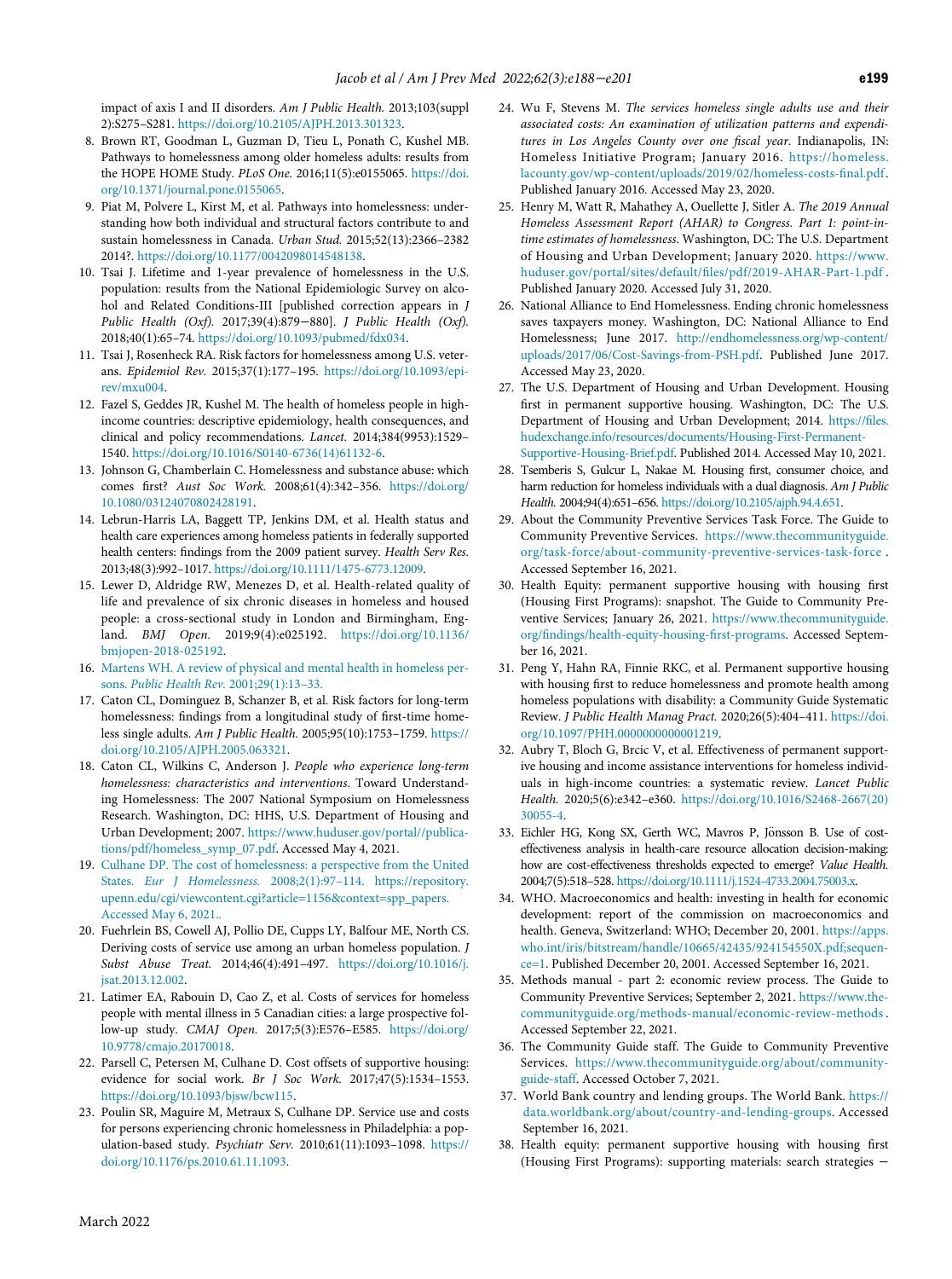<span id="page-12-33"></span><span id="page-12-32"></span>economic review. The Guide to Community Preventive Services; January 26, 2021. [https://www.thecommunityguide.org/](https://www.thecommunityguide.org/findings/health-equity-housing-first-programs)findings/health[equity-housing-](https://www.thecommunityguide.org/findings/health-equity-housing-first-programs)first-programs. Accessed September 16, 2021.

- <span id="page-12-12"></span><span id="page-12-0"></span>39. Databases, tables & calculators by subject: CPI for all urban consumers (CPI-U). Bureau of Labor Statistics. [https://data.bls.gov/times](https://data.bls.gov/timeseries/CUUR0000SA0?output_view=pct_1mth)[eries/CUUR0000SA0?output\\_view=pct\\_1mth.](https://data.bls.gov/timeseries/CUUR0000SA0?output_view=pct_1mth) Accessed September 16, 2021.
- <span id="page-12-19"></span><span id="page-12-1"></span>40. PPP conversion factor, private consumption (LCU per international \$). The World Bank. [https://data.worldbank.org/indicator/PA.NUS.](https://data.worldbank.org/indicator/PA.NUS.PRVT.PP) [PRVT.PP.](https://data.worldbank.org/indicator/PA.NUS.PRVT.PP) Accessed September 16, 2021.
- <span id="page-12-10"></span><span id="page-12-2"></span>41. Basu A, Kee R, Buchanan D, Sadowski LS. Comparative cost analysis of housing and case management program for chronically ill homeless adults compared to usual care. Health Serv Res. 2012;47(1, pt 2):523– 543. [https://doi.org/10.1111/j.1475-6773.2011.01350.x.](https://doi.org/10.1111/j.1475-6773.2011.01350.x)
- <span id="page-12-18"></span><span id="page-12-16"></span>42. Byrne T, Roberts CB, Culhane DP, Kane V. Estimating cost savings associated with HUD-VASH placement. Philadelphia, PA: VA National Center on Homelessness among Veterans, U.S. Department of Veterans Affairs; April 2014. [https://www.va.gov/HOMELESS/Esti](https://www.va.gov/HOMELESS/Estimating_Cost_Savings_Associated_With_HUD_VASH_Placement.pdf)[mating\\_Cost\\_Savings\\_Associated\\_With\\_HUD\\_VASH\\_Placement.](https://www.va.gov/HOMELESS/Estimating_Cost_Savings_Associated_With_HUD_VASH_Placement.pdf) [pdf](https://www.va.gov/HOMELESS/Estimating_Cost_Savings_Associated_With_HUD_VASH_Placement.pdf). Published April 2014. Accessed September 16, 2021.
- <span id="page-12-6"></span><span id="page-12-3"></span>43. Culhane DP, Metraux S, Hadley TR. Public service reductions associated with placement of homeless persons with severe mental illness in supportive housing. Hous Policy Debate. 2002;13(1):107-163. [https://](https://doi.org/10.1080/10511482.2002.9521437) [doi.org/10.1080/10511482.2002.9521437.](https://doi.org/10.1080/10511482.2002.9521437)
- <span id="page-12-13"></span><span id="page-12-7"></span>44. Flaming D, Lee S, Burns P, Sumner G. Getting home: outcomes from housing high cost homeless hospital patients. Rochester, NY: SSRN; May 2, 2016. [https://papers.ssrn.com/sol3/papers.cfm?abstrac](https://papers.ssrn.com/sol3/papers.cfm?abstract_id=2772242)[t\\_id=2772242](https://papers.ssrn.com/sol3/papers.cfm?abstract_id=2772242). Published May 2, 2016. Accessed May 25, 2020.
- <span id="page-12-21"></span>45. Gilmer TP. Permanent supportive housing for transition-age youths: service costs and fidelity to the housing first model. Psychiatr Serv. 2016;67(6):615–621. [https://doi.org/10.1176/appi.ps.201500200.](https://doi.org/10.1176/appi.ps.201500200)
- <span id="page-12-14"></span><span id="page-12-5"></span>46. Gilmer TP, Manning WG, Ettner SL. A cost analysis of San Diego County's REACH program for homeless persons. Psychiatr Serv. 2009;60(4):445–450. [https://doi.org/10.1176/appi.ps.60.4.445.](https://doi.org/10.1176/appi.ps.60.4.445)
- <span id="page-12-15"></span>47. Gilmer TP, Stefancic A, Ettner SL, Manning WG, Tsemberis S. Effect of full-service partnerships on homelessness, use and costs of mental health services, and quality of life among adults with serious mental illness. Arch Gen Psychiatry. 2010;67(6):645–652. [https://doi.org/](https://doi.org/10.1001/archgenpsychiatry.2010.56) [10.1001/archgenpsychiatry.2010.56.](https://doi.org/10.1001/archgenpsychiatry.2010.56)
- <span id="page-12-41"></span><span id="page-12-20"></span>48. Gilmer TP, Stefancic A, Tsemberis S, Ettner SL. Full-service partnerships among adults with serious mental illness in California: impact on utilization and costs. Psychiatr Serv. 2014;65(9):1120–1125. [https://](https://doi.org/10.1176/appi.ps.201300380) [doi.org/10.1176/appi.ps.201300380.](https://doi.org/10.1176/appi.ps.201300380)
- <span id="page-12-42"></span><span id="page-12-4"></span>49. Holtgrave DR, Wolitski RJ, Pals SL, et al. Cost-utility analysis of the housing and health intervention for homeless and unstably housed persons living with HIV. AIDS Behav. 2013;17(5):1626–1631. [https://](https://doi.org/10.1007/s10461-012-0204-3) [doi.org/10.1007/s10461-012-0204-3.](https://doi.org/10.1007/s10461-012-0204-3)
- <span id="page-12-43"></span><span id="page-12-8"></span>50. Larimer ME, Malone DK, Garner MD, et al. Health care and public service use and costs before and after provision of housing for chronically homeless persons with severe alcohol problems. JAMA. 2009;301 (13):1349–1357. [https://doi.org/10.1001/jama.2009.414.](https://doi.org/10.1001/jama.2009.414)
- <span id="page-12-45"></span><span id="page-12-44"></span><span id="page-12-17"></span>51. Levanon Seligson A, Lim S, Singh T, et al. New York/New York III supportive housing evaluation: interim utilization and cost analysis. New York City, NY: New York City Department of Health and Mental Hygiene, New York City Human Resources Administration, the New York State Office of Mental Health; 2013. [https://shnny.org/images/](https://shnny.org/images/uploads/NY-NY-III-Interim-Report.pdf) [uploads/NY-NY-III-Interim-Report.pdf](https://shnny.org/images/uploads/NY-NY-III-Interim-Report.pdf). Published 2013. Accessed April 10, 2020.
- <span id="page-12-46"></span><span id="page-12-11"></span>52. Lim S, Gao Q, Stazesky E, Singh TP, Harris TG. Levanon Seligson A. Impact of a New York City supportive housing program on Medicaid expenditure patterns among people with serious mental illness and chronic homelessness. BMC Health Serv Res. 2018;18(1):15. [https://](https://doi.org/10.1186/s12913-017-2816-9) [doi.org/10.1186/s12913-017-2816-9.](https://doi.org/10.1186/s12913-017-2816-9)
- <span id="page-12-47"></span><span id="page-12-9"></span>53. Rosenheck R, Kasprow W, Frisman L, Liu-Mares W. Cost-effectiveness of supported housing for homeless persons with mental illness.

<span id="page-12-40"></span><span id="page-12-39"></span><span id="page-12-38"></span><span id="page-12-37"></span><span id="page-12-36"></span><span id="page-12-35"></span><span id="page-12-34"></span><span id="page-12-31"></span><span id="page-12-30"></span><span id="page-12-29"></span><span id="page-12-28"></span><span id="page-12-27"></span><span id="page-12-26"></span><span id="page-12-25"></span><span id="page-12-24"></span><span id="page-12-23"></span><span id="page-12-22"></span>Arch Gen Psychiatry. 2003;60(9):940–951. [https://doi.org/10.1001/](https://doi.org/10.1001/archpsyc.60.9.940) [archpsyc.60.9.940.](https://doi.org/10.1001/archpsyc.60.9.940)

- 54. Flaming D, Burns P, Matsunaga M. Where we sleep. Costs when homeless and housed in Los Angeles. Rochester, NY: SSRN; May 2, 2016. [https://](https://papers.ssrn.com/sol3/papers.cfm?abstract_id=2772796) [papers.ssrn.com/sol3/papers.cfm?abstract\\_id=2772796.](https://papers.ssrn.com/sol3/papers.cfm?abstract_id=2772796) Accessed September 16, 2021.
- 55. Schinka JA, Francis E, Hughes P, LaLone L, Flynn C. Comparative outcomes and costs of inpatient care and supportive housing for substance-dependent veterans. Psychiatr Serv. 1998;49(7):946–950. [https://doi.org/10.1176/ps.49.7.946.](https://doi.org/10.1176/ps.49.7.946)
- 56. Srebnik D, Connor T, Sylla L. A pilot study of the impact of housing first-supported housing for intensive users of medical hospitalization and sobering services. Am J Public Health. 2013;103(2):316–321. [https://doi.org/10.2105/AJPH.2012.300867.](https://doi.org/10.2105/AJPH.2012.300867)
- 57. Toros H, Stevens M, Project Moreno M. 50: the cost effectiveness of the permanent supportive housing model in the skid row section of Los Angeles County. Los Angeles, CA: County of Los Angeles, Chief Executive Office, Service Integration Branch; June 2012. [http://zevyaroslav](http://zevyaroslavsky.org/wp-content/uploads/Project-50-Cost-Effectiveness-report-FINAL-6-6-12.pdf)[sky.org/wp-content/uploads/Project-50-Cost-Effectiveness-report-](http://zevyaroslavsky.org/wp-content/uploads/Project-50-Cost-Effectiveness-report-FINAL-6-6-12.pdf)[FINAL-6-6-12.pdf.](http://zevyaroslavsky.org/wp-content/uploads/Project-50-Cost-Effectiveness-report-FINAL-6-6-12.pdf) Published June 2012. Accessed May 24, 2020.
- 58. Goering P, Veldhuizen S, Watson A, et al. National final report. Cross-Site at Home/Chez Soi project. Calgary, AB: Mental Health Commission of Canada; 2014. [https://www.mentalhealthcommission.ca/sites/](https://www.mentalhealthcommission.ca/sites/default/files/mhcc_at_home_report_national_cross-site_eng_2_0.pdf) default/fi[les/mhcc\\_at\\_home\\_report\\_national\\_cross-site\\_eng\\_2\\_0.pdf.](https://www.mentalhealthcommission.ca/sites/default/files/mhcc_at_home_report_national_cross-site_eng_2_0.pdf) Published 2014. Accessed April 15, 2020.
- 59. Latimer EA, Rabouin D, Cao Z, et al. Cost-effectiveness of housing first intervention with intensive case management compared with treatment as usual for homeless adults with mental illness: secondary analysis of a randomized clinical trial [published correction appears in JAMA Netw Open. 2019;2(9):e1912622]. JAMA Netw Open.. 2019;2 (8):e199782. [https://doi.org/10.1001/jamanetworkopen.2019.9782.](https://doi.org/10.1001/jamanetworkopen.2019.9782)
- 60. Patterson M, Somers J, McIntosh K, Shiell A, Frankish CJ. Housing and support for adults with severe addictions and/or mental illness in BC. Vancouver, British Columbia, Canada: Centre for Applied Research in Mental Health & Addiction, Simon Fraser University, Faculty of Health Sciences; October 31, 2007. [https://www.health.gov.](https://www.health.gov.bc.ca/library/publications/year/2007/Housing_Support_for_MHA_Adults.pdf) [bc.ca/library/publications/year/2007/Housing\\_Support\\_for\\_MHA\\_A](https://www.health.gov.bc.ca/library/publications/year/2007/Housing_Support_for_MHA_Adults.pdf)[dults.pdf](https://www.health.gov.bc.ca/library/publications/year/2007/Housing_Support_for_MHA_Adults.pdf). Published October 31, 2007. Accessed April 10, 2020.
- 61. National Academies of Sciences, Engineering, and Medicine. Permanent Supportive Housing: Evaluating the Evidence for Improving Health Outcomes Among People Experiencing Chronic Homelessness. Washington, DC: The National Academies Press, 2018. [https://](https://doi.org/10.17226/25133) [doi.org/10.17226/25133.](https://doi.org/10.17226/25133)
- 62. Latimer EA, Rabouin D, Cao Z, et al. Cost-effectiveness of housing first with assertive community treatment: results from the Canadian At Home/Chez Soi Trial. Psychiatr Serv. 2020;71(10):1020–1030. [https://doi.org/10.1176/appi.ps.202000029.](https://doi.org/10.1176/appi.ps.202000029)
- 63. Fernandes A. Health at a Glance 2019. Paris, France: OECD Publishing; 2019. [https://www.oecd-ilibrary.org/social-issues-migration-health/](https://www.oecd-ilibrary.org/social-issues-migration-health/health-at-a-glance-2019_4dd50c09-en) [health-at-a-glance-2019\\_4dd50c09-en.](https://www.oecd-ilibrary.org/social-issues-migration-health/health-at-a-glance-2019_4dd50c09-en) Accessed August 1, 2021.
- 64. Cutler DM, Ly DP. The (paper) work of medicine: understanding international medical costs. J Econ Perspect. 2011;25(2):3–25. [https://](https://doi.org/10.1257/jep.25.2.3) [doi.org/10.1257/jep.25.2.3.](https://doi.org/10.1257/jep.25.2.3)
- 65. Pozen A, Cutler DM. Medical spending differences in the United States and Canada: the role of prices, procedures, and administrative expenses. Inquiry. 2010;47(2):124–134. [https://doi.org/10.5034/inquir](https://doi.org/10.5034/inquiryjrnl_47.02.124)[yjrnl\\_47.02.124.](https://doi.org/10.5034/inquiryjrnl_47.02.124)
- 66. Eberle MP. Homelessness <sup>−</sup> causes & effects: the costs of homelessness in British Columbia. Burnaby, British Columbia, Canada: British Columbia Ministry of Social Development & Economic Security, BC Housing Management Commission; February 2001. [http://www.](http://www.urbancentre.utoronto.ca/pdfs/researchassociates/4_vol_report/Vol3.pdf) [urbancentre.utoronto.ca/pdfs/researchassociates/4\\_vol\\_report/Vol3.](http://www.urbancentre.utoronto.ca/pdfs/researchassociates/4_vol_report/Vol3.pdf) [pdf](http://www.urbancentre.utoronto.ca/pdfs/researchassociates/4_vol_report/Vol3.pdf). Published February 2001. Accessed September 16, 2021.
- 67. Social expenditures database (SOCX). OECD. https://www.oecd.org/ social/expenditure.htm#::text=The%20OECD%20Social%